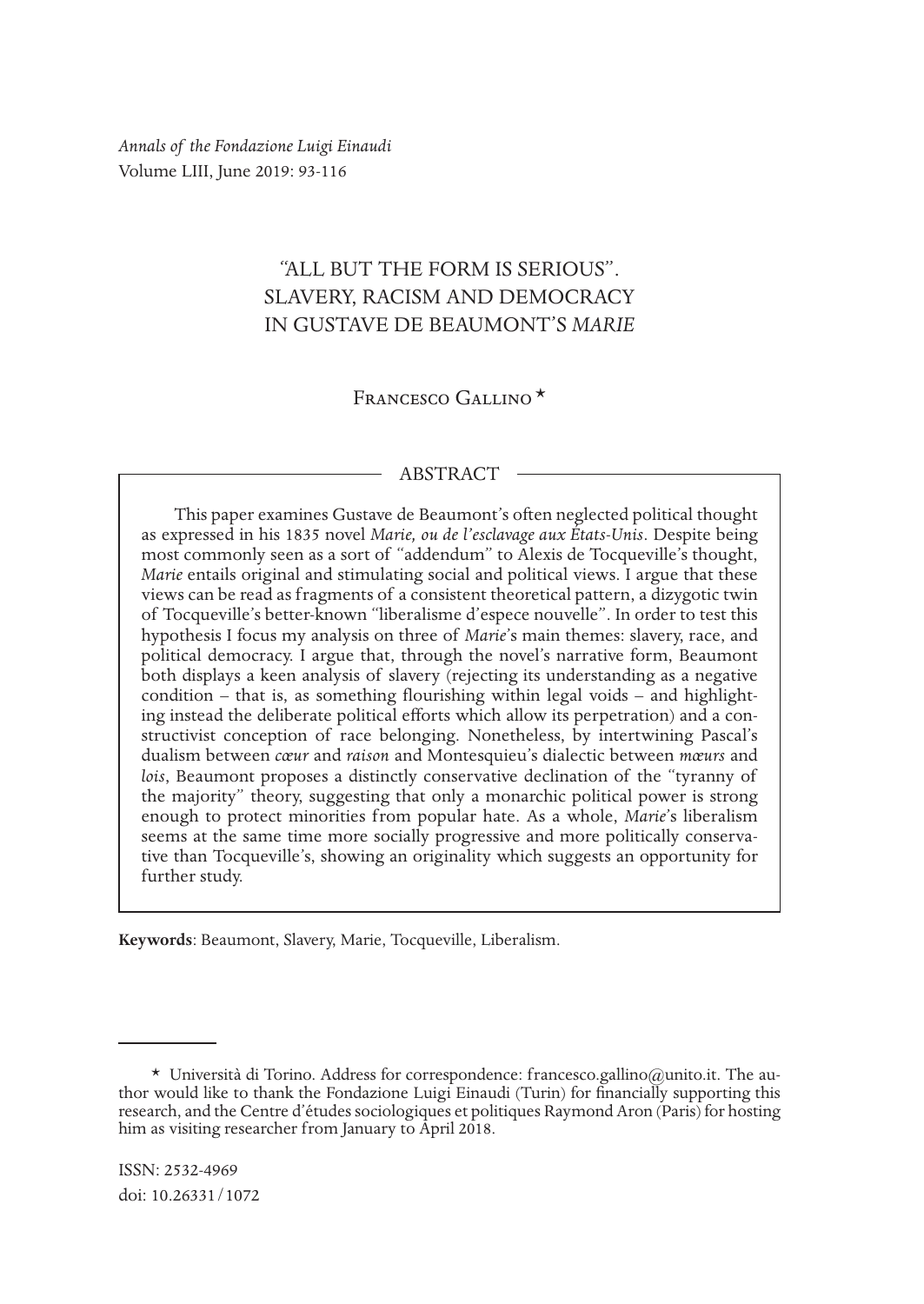#### **INTRODUCTION**

References to Gustave de Beaumont's *Marie, ou de l'esclavage aux États-Unis* (1835) can hardly ever be found today outside works devoted to his best-known friend, Alexis de Tocqueville. Nevertheless, before "disappearing" (Clignet 2001: 207), this almost-forgotten romantic novel had long stood on its own feet, influencing Karl Marx's analysis of both slavery and American society and affecting the abolition debate in the U.S. (where it was translated and published as a feuilleton in 1845-1846).

Bonds between *Marie* and Tocqueville's 1835 *La démocratie en Amérique* are indeed very tight. Both works were conceived during the two authors' well-known trip to North America in 1831/'32. They were later published in the same year and by the same publisher (Gosselin). And they explicitly mention each other as their natural complement.<sup>1</sup>

Over the last decades, as Tocqueville's celebrity rose unstoppably, these bonds have worked as a mixed blessing for Beaumont's novel. They have prevented it from falling into oblivion; but they have also led scholars to number it – at best – as one of the sources that allow for a better understanding of Tocqueville's thought, along with Alexis' 1831-32 travel notes and the unpublished drafts of the manuscript of the *Démocratie*. 2

And yet nineteenth-century readers, even recognizing the *Démocratie* as a more groundbreaking work than *Marie*, did not perceive them as qualitatively *incomparable*. In 1836, both books were awarded with the Prix Montyon: 8000 francs were conferred to Tocqueville's book, 3000 to Beaumont's. And this proportion seems consistent with the two works' respective critical reception.

As a matter of fact, an attentive reading of *Marie, ou de l'esclavage aux Etats-Unis* allows one to discover surprisingly original insights on both so-

<sup>1</sup> See Beaumont 1840 [1835]: 6-7; Tocqueville 1990 [1835]: 15.

<sup>&</sup>lt;sup>2</sup> See for instance KOHN 2002: 170: "My alternative approach will draw upon three sources: the text of *Democracy in America*, unpublished drafts of that notes, and Beaumont's novel *Marie*". Even NoLL 2014, notwithstanding its declared intent to pay attention to "the neglected" *Marie* (Noll 2014: 273), disappointingly ends his work by suggesting to "incorporate Beaumont's insights" into Tocqueville's argument in order to better understand the latter (Noll 2014: 299). As a matter of fact, *Marie* seems to have been only partly affected by the (modest) twenty-first-century awakening of 'beaumontian' studies, which has mostly focused on his more mature *L'Irlande sociale, politique, réligieuse* [1839]. The 2008 international Turin con- ference "Gustave de Beaumont. L'Irlanda, la schiavitù, la questione sociale nel XIX secolo" nevertheless included three talks (out of seventeen) specifically concerning *Marie* (Nacci 2011, Guellec 2011 and Chignola 2011). None of them was chosen for *The Tocqueville Review*'s 2010 issue "L'Irlande et l'Amérique de Gustave de Beaumont", which published a selection of the conference papers. Since then two new French editions of *Marie* have been published: see Beaumont 2009 and Beaumont 2014.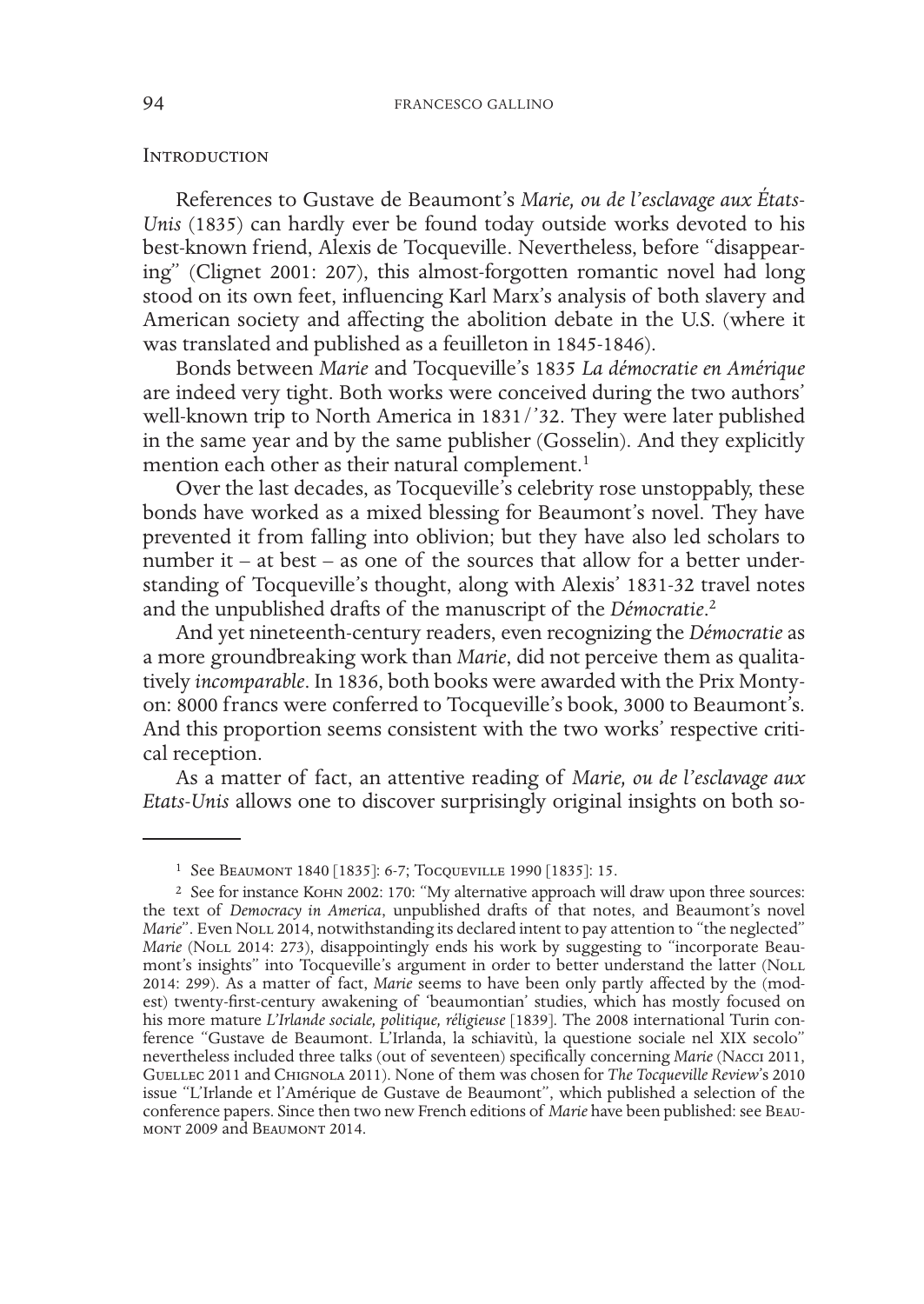cial and political theory. In analyzing the condition of the Afro-American population in the U.S., *Marie* develops a constructivist conception of race belonging, while its "addendums" propose an acute refutation of traditional interpretation of slavery as a "negative" status (i.e. a status marked by a lack, rather than an overaboundance, of law). On the other hand, by intertwining Pascal's dualism between *cœur* and *raison* and Montesquieu's dialectic between *mœurs* and *lois*, Beaumont proposes a distinctly conservative declination of the "tyranny of the majority" theory, suggesting that only an unelected (and therefore monarchic) political power can be strong enough to protect endangered minorities from popular hate.

On the whole, these items suggest that *Marie* expresses a cohesive and original, although underrated, liberal position. In order to test this hypothesis, I will begin by analyzing some revealing items which recur throughout the book: slavery, racism, gender differences, and the dialectic bond between *mœurs* and *lois*. At the same time, I will overturn the traditional Tocqueville-Beaumont analysis scheme in using Tocqueville's best-known thought to shed light on that of Beaumont. In doing this, I will acknowledge – as did Beaumont<sup>3</sup> – Tocqueville's intellectual superiority and his strong influence over his friend. But for this very reason, I will suggest that the points on which Beaumont's thought diverges from that of Tocqueville are particularly telling of his own political views.4

<sup>3</sup> "Aussi, *mon cher maitre* […], je m'incline aujourd'hui comme jadis devant votre supério- rité intellectuelle et rationnelle, et je ne me permettrai pas d'écrire une idée qui n'ait reçu votre approbation" (Beaumont to Tocqueville,  $\vec{6}$  octobre 1833, Tocqueville 1967 [A]: 132, Beaumont's italic). Beaumont would have repeated the same idea until the very last days of Tocqueville (when he wrote to Alexis affir believed to have developed on his own: see Tocqueville 1967 [B]: 532) and even in his devoted biographical preface to Alexis' posthumous *Œuvres* (see BEAUMONT 1866).

<sup>4</sup> The existence of (slight) differences between Beaumont's and Tocqueville's political views was acknowledged by Beaumont himself. While commenting a passage of first *Démocratie*'s manuscript concerning administrative centralization, for instance, he noted: «Pensée fausse. […] Comme j'ignore si l'auteur est de mon avis et que je ne sais quelle pensée il adoptera, je m'occupe point de la rédaction» (Tocqueville 1990: 71). Beaumont's autonomous role in his and Tocqueville's intellectual biography has recently been addressed by Hess 2018. Despite being highly interesting, Hess' work still explicitly chooses to focus on the similarities between<br>Tocqueville and Beaumont rather than on their discords, which to this day have remained virtually unexplored. Hess opens nevertheless a very promising research path as he recommends to take Gustave's as well as Alexis' intellectual contribution into account and to understand the two of them as a «two-man research machine» (HESS 2018: 1). COLDAGELLI 2005: 30 justly noticed that it was «precisely *because* he was so different from him» that Tocqueville chose Beaumont as a research companion (my italic).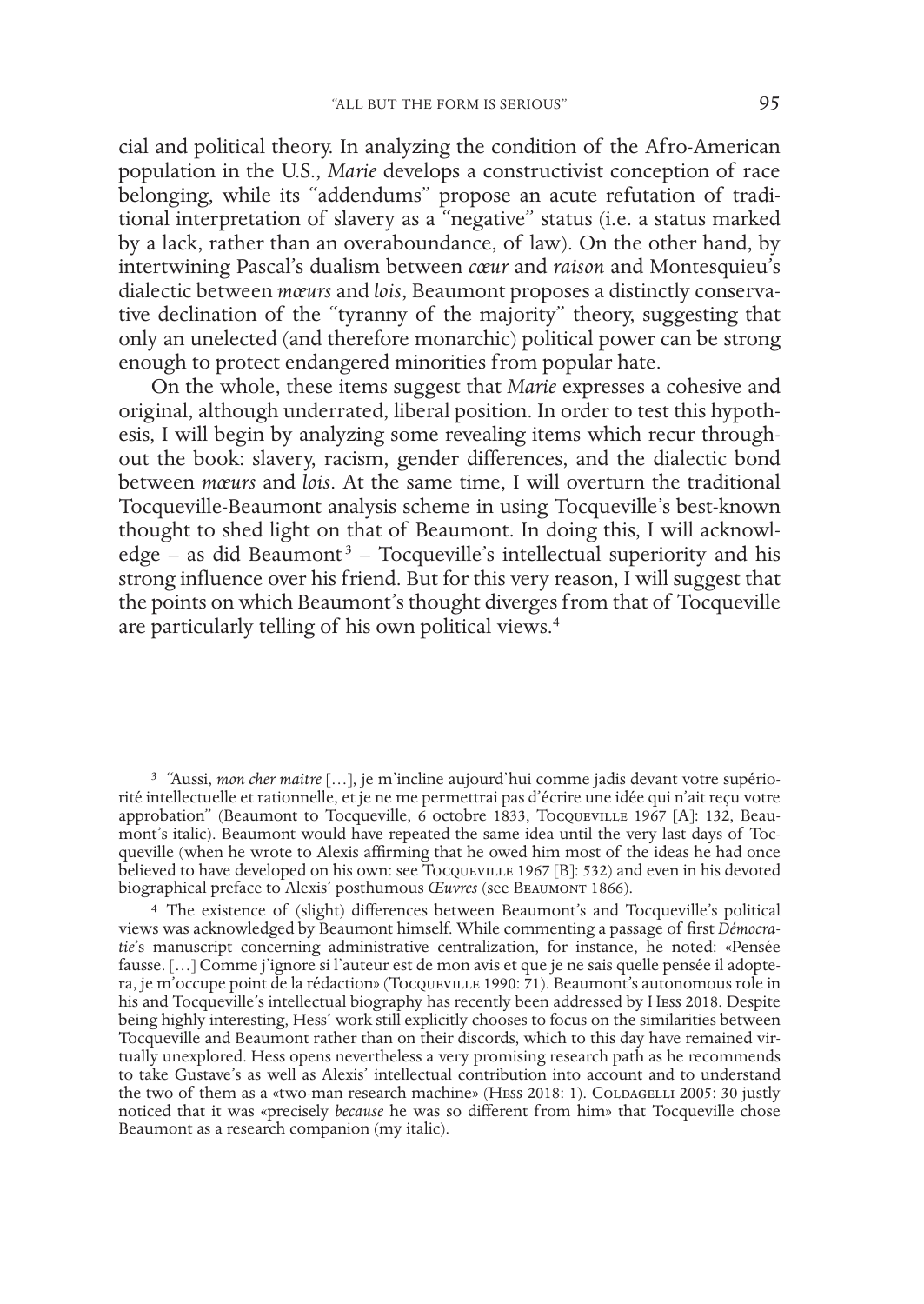## The Novel

Letters from North America by both Tocqueville and Beaumont show that, at least until late summer 1831, they planned to co-author a book about America. This joint project was apparently consistent with their ongoing collaboration. Tocqueville's earliest surviving texts testify how deeply Beaumont was involved in his intellectual life.<sup>5</sup> In October 1828 he addressed to Beaumont a long letter in which he investigated British political history. Between 1829 and 1830 they both attended and discussed together François Guizot's lessons on the *Histoire de la civilisation francaise*. They then conceived and conducted the prison research mission to the U.S., the results of which were later published in their co-authored prix-winning book *Le système pénitentiaire aux États-Unis et son application en France*. During their travel across the Atlantic they took English lessons and read together Jean-Baptiste Say's *Traité d'economie politique*.

Beaumont's earlier reference to his own project ("*quand je publierai mon ouvrage*", Beaumont 1973: 167, Beaumont's italic) is dated 26/10.6 This letter to his sister-in-law Félicie also contains – perhaps not by chance – his very first reference to Afro-Americans. Until then, his curiosity had been attracted by another oppressed minority in the United States: the Indigenous peoples. But during his stay in Pennsylvania in autumn 1831, his attention shifted to the condition of the *hommes de couleur*. As he announced this shift to his sister-in-law, he also suggested a point that would later become a cornerstone of *Marie*:

<sup>5</sup> After graduating in law Tocqueville spent a few months in Italy with his eldest brother Eduard (and although his travel notes have mostly gone lost, the remaining texts offer several interesting hints about young Tocqueville's though). He then started working as *juge auditeur* at Versailles, were he and Beaumont finally met. On the most prominent influences on young Tocqueville see DIEZ DEL CORRAL 1989, COLDAGELLI 2005, and JAUME 2008. On the contrary, almost anything is known of Beaumont's youth. Hess 2009: 77 suggested the list of the books he owned might help understanding which were his favorite readings: see TINNIN 1961. On Tocqueville and Beaumont's friendship see Bégin 2015: 35-54.

<sup>6</sup> The decision of writing two different works instead than a co-authored one did not imply by any chance the end of their intellectual collaboration. In both the first *Démocratie* and *Marie* Tocqueville and Beaumont rather suggested to have established a "division of labour" within the frame of a joint research project. However, this division is ambiguous. Tocqueville and Beaumont suggested it was both theoretical (*lois* / *mœurs*: see Tocqueville 1990: 15 and BEAUMONT 1840: 7) and content related (democracy / slavery: see Tocqueville 1990: 262). Nevertheless, neither of these hypotheses seems cohesive with the variety of items all their works dealt with. Scholars have long debated this problem. Seymour Drescher famously claimed the effectiveness of this division of labour (see Drescher 1968: 216). His interpretation was challenged in SwEDBERG 2009: 295, while HEss 2018: 4 stressed again the importance of "tak[ing] seriously the division of labour on which Tocqueville and Beaumont agreed from an early stage".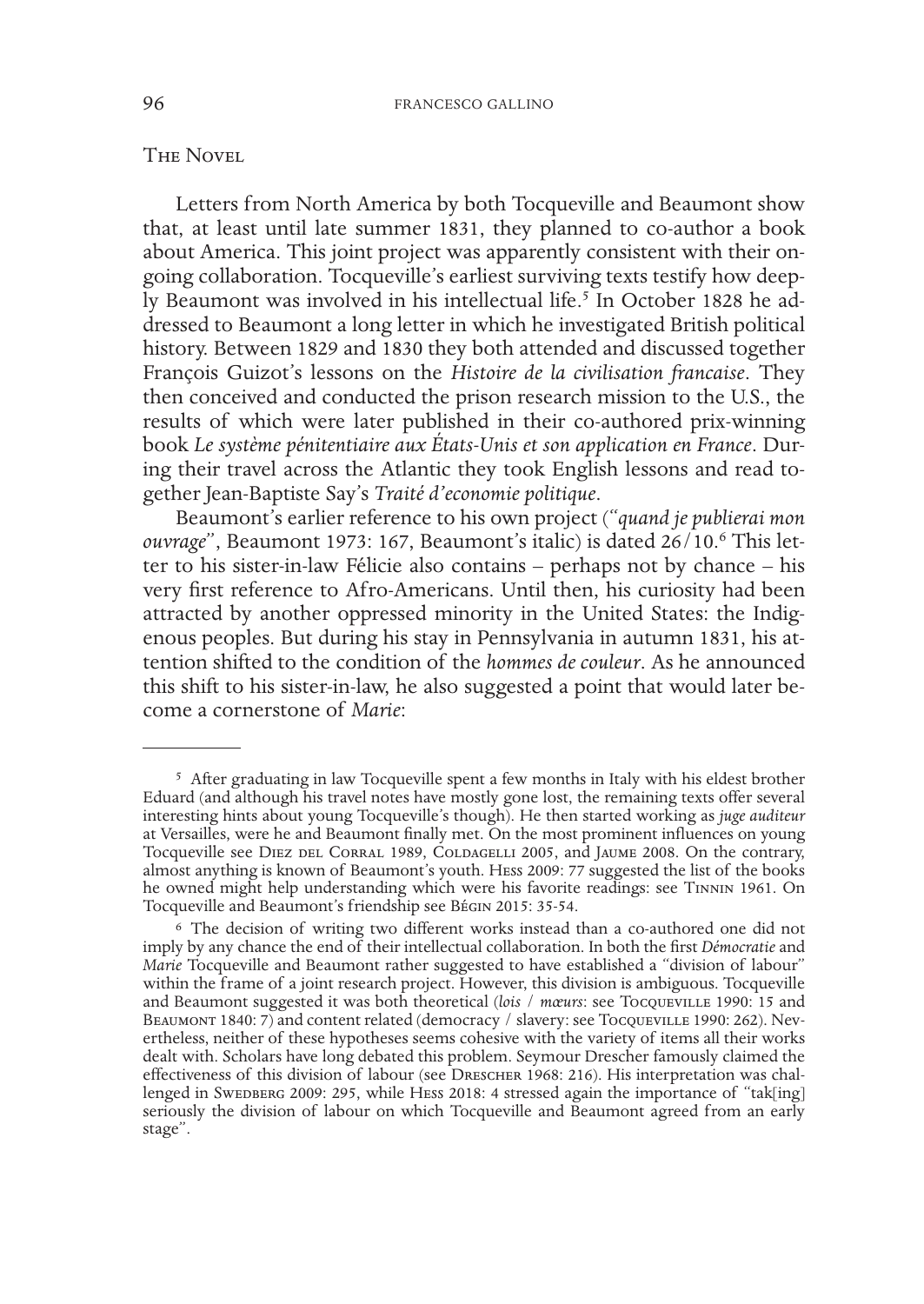Il est curieux de voir quel orgueil aristocratique se trouve chez *ces hommes libres* dont le gouvernement repose sur le principe de l'égalité absolue. La couleur blanche ici est une noblesse [Beaumont 1973: 176, Beaumont's italic].

A few days later, in Baltimore, Beaumont had the opportunity to observe U.S. slavery at his peak. Back in Philadelphia, he immodestly wrote to his brother Achille:

J'ai fait [sur l'esclavage] bien des observations […]. Mais tout cela sera probablement publié dans le grand ouvrage qui doit m'immortaliser et c'est à cette publication que je te renvoie pour savoir le reste (Beaumont 1973: 175-176).

As early as November 1831, then, Beaumont had already chosen to devote a book to slavery and racism in the U.S. (while indigenous tribes would have played a secondary, though still relevant, role). It is harder to establish the moment when he decided to adopt the narrative form. Our only indication is an undated note by Tocqueville – probably dating back to spring/ summer 1833 – in which the latter helps Beaumont to outline the personality of his novel's main male character.7 At any rate, in early autumn 1833 Beaumont wrote to Alexis from the Hautes-Pyrénées to tell him how he was splitting his time between wonderful hiking in the mountains between France and Spain and the drafting of his "ouvrage américain": the writing of *Marie* had begun.

As far as the plot is concerned, Beaumont's novel focuses on two main characters. Ludovic, a young Frenchman looking for a new start in the U.S., and Marie, an 18-year-old American girl. Their misadventures are recounted by Ludovic himself to another French voyageur, who is supposedly visiting the U.S. in 1851: the main events of the plot might therefore be set around 1830-35, coinciding with Beaumont and Tocqueville's American trip.

While dwelling in Baltimore at the house of Mr. Nelson, a rich American merchant, Ludovic falls in love with Nelson's shy daughter Marie, "d'une éclatante beauté", only to discover that – despite her skin tone, which "surpassait en blancheur les cygnes des grands lacs" (Beaumont 1840 [1835]: 65) – she and her older brother George are secretly "black" because of an Afro-American ancestor of their late mother. Due to this "tache" (which scholars have rightly compared to Philip Roth's *Human Stain*) Nelson tries to dissuade Ludovic from proposing. As he persists, he compels him to

<sup>7</sup> Tocqueville 1967 [A]: 131. On Beaumont's literary sources of inspiration, and in particular on his "obsession" (Zimra 1976: 1007) for the works of Tocqueville's uncle-in-law François-René de Chateaubriand, see Zimra 1976. Pierson has reasonably identified in Beaumont's lack of talent as a novelist the main weak point of *Marie*: see Pierson 1996 [1938]: 517-523.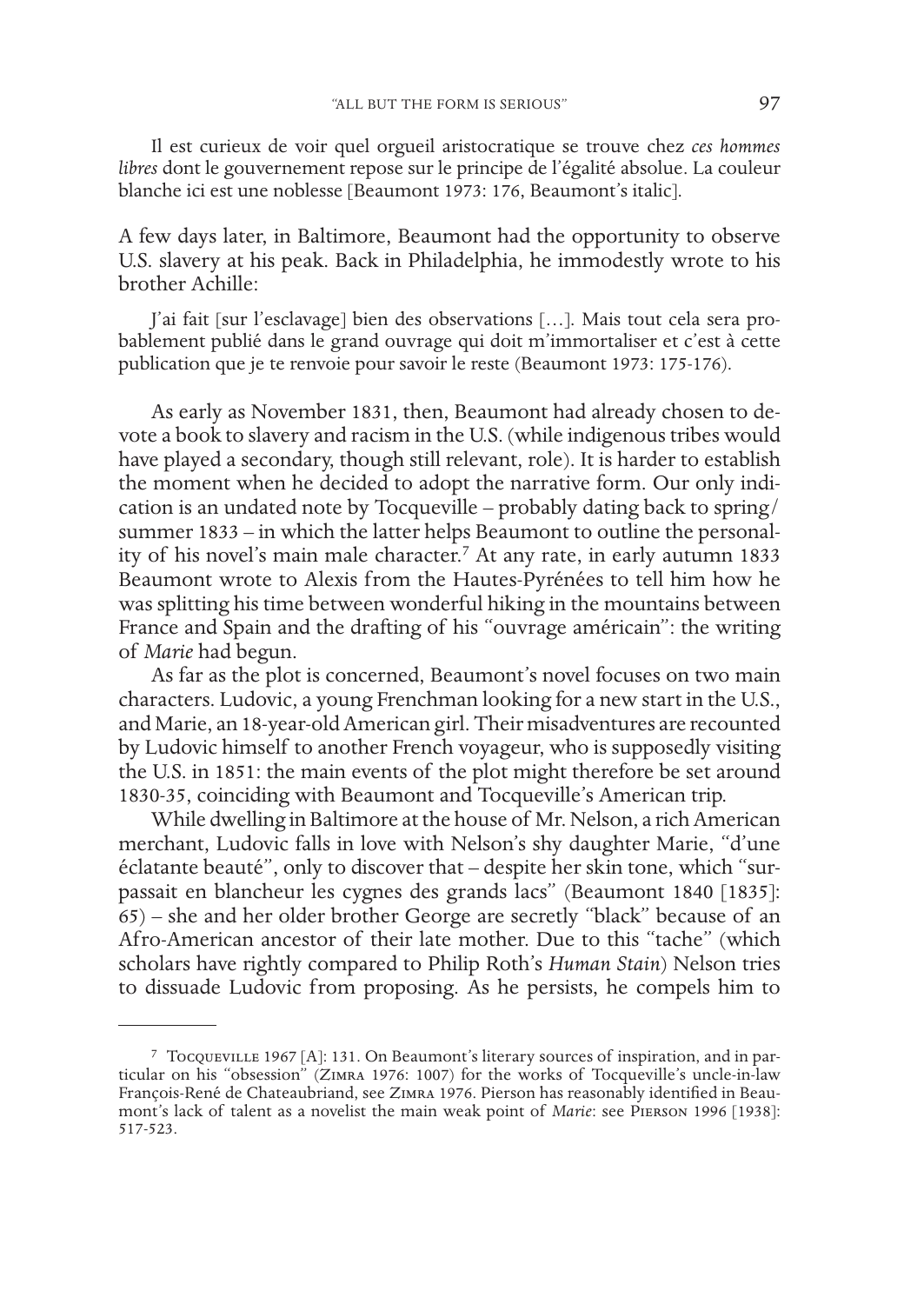undertake a six-month tour of the U.S. so he can experience the strength of racial discrimination.

Upon Ludovic's return, in spite of his growing concerns, he and Marie decide to get married in New York. Regrettably, Marie's secret is revealed shortly before the ceremony, and the news of an ongoing mixedrace marriage fuels a pogrom against the Afro-American population. After barely escaping lynching, the couple leaves New York and seeks shelter in the western wilderness, but Marie does not survive the hardships of travel and dies in Ludovic's arms. Meanwhile George has been killed while taking part in an Indian uprising against whites. Desperate and alone, Ludovic moves to the wilderness, where a couple of years later – we are now back to the "present", which is eighteen years after the real publication of *Marie* – he meets the Traveller and tells him his story. His tale convinces him to sail back to his motherland, France, and "leave it no more".8

Beaumont himself does not seem to have been fully satisfied of the narrative frame he chose for his work. As he points out in his Introduction: "[T]out en est grave, excepté la forme. Mon but principal n'a point été de faire un roman" (Beaumont 1840 [1835]: 9). Nevertheless, if we look at *Marie*'s plot from a historical perspective, his decision seems to have been consistent – and maybe even pioneering. As a genre, the novel is particularly suitable to the observation of the intimate facets of social structure on a "non-normative" person (as Marie, a cultivated and independent mixedrace young woman, ought to be considered in the white and masculine western society of 1830).<sup>9</sup> In this respect, Beaumont's choice seems to anticipate the methodological insights of microhistory, which – as suggested by Lara Putnam – are particularly appropriate to investigate slavery, slave trade and the relevance of "actors or practices of African origin" in the "Atlantic World".10 In Putnam's definition:

<sup>8 &</sup>quot;Rendu à sa chère patrie, il ne la quitta jamais" (BEAUMONT 1840 [1835]: 224).

<sup>9</sup> "[Marie] donne à lire l'histoire des États-Unis comme des histoires entrecroisées où les destins individuels se débattent avec la marche en avant de la nation" (Cossu-Beaumont 2014: 552). By contrast, Chignola has suggested that Beaumont chose a narrative form in order to tonomous voices of subalterns (see CHIGNOLA 2011: 100). Chignola's essay – whose perspectives I do not entirely share – is nevertheless highly original and stimulating, as it seeks to place Beaumont's reflections on slavery at the very core of liberalism. In his view, in order to keep running, democracy and liberalism need to feed themselves by constantly struggling to assimilate external non-democratic surpluses. Abolitionism (and therefore the transformation of former slaves into salaried workers) falls into this scheme, as do colonialism and prison organization, which – as Chignola points out – are among the other fundamental research topics of Tocqueville and Beaumont.

<sup>10</sup> See Putnam 2006: 615.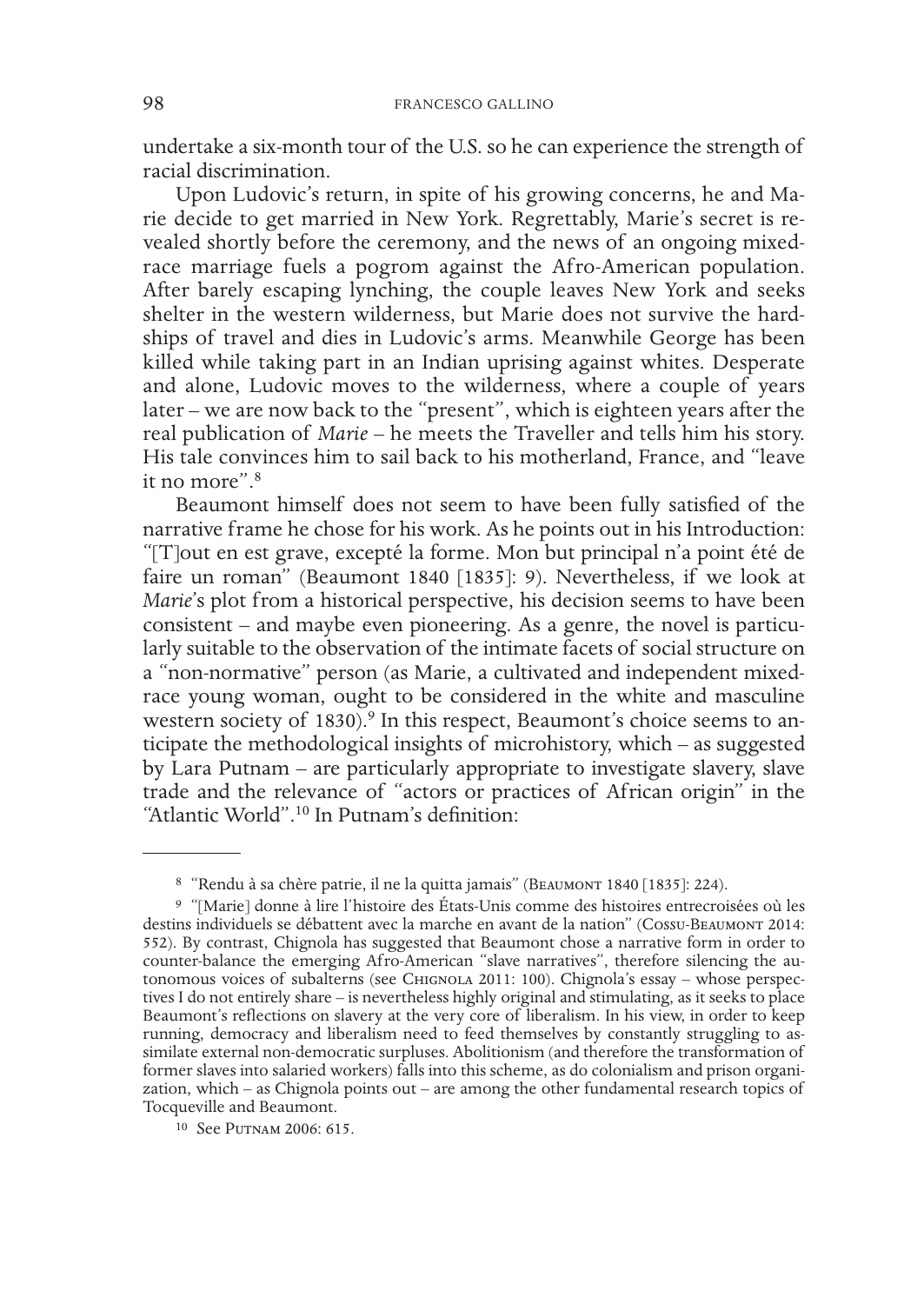Microhistory reduces the scale of observation, often to the level of personal encounters or individual life histories. It does so not in search of sympathetic "human faces" […] but rather in order to challenge our understanding of the processes themselves, in the belief that microscopic observation will reveal factors previously unobserved (Putnam 2006: 615).

However, Ludovic and Marie's sad tale does not comprise the whole body of *Marie ou de l'esclavage aux États-Unis*. Almost half of the work is composed of three "addendums": an analysis of slavery as a dispositive of power; a report concerning the "religious movement in the U.S."; and a diachronical study on the "*état social*" of Indigenous Americans. Scholars have been puzzled by this unusual structure (Coss-Beaumont 2014: 522), and have described Beaumont's work as "dual" (Cossu-Beaumont 2014: 522), "mosaic" (Schapira 2009: IX), "uneven" (Jardin 1973: 18), "strange" (Zimra 1976: 1009) and even "bastard" (Drescher 1968: 214). It has also been suggested that the addendums might represent an embryo of Tocqueville and Beaumont's planned "American" co-authored work (Cossu-Beaumont 2014: 553).

*Marie*'s subheading (*De l'esclavage aux États-Unis*) has also puzzled scholars. As many have pointed out, slavery does not seem to be the core of Beaumont's work: *Marie* deals rather with racism in former slave states. Beaumont's choice would therefore be "misleading" (Schapira 2009: VIII) or "catchy rather than descriptive" (Cossu-Beaumont 2014: 547).

Nevertheless, two reasons stand for the accuracy of *Marie*'s full title. Firstly, in Beaumont's view, racism in the U.S. remains unintelligible without taking into account former slavery. Secondly, although it is placed among the addendums, Beaumont's refined analysis of slavery is one of the theoretical peaks of both his and Tocqueville's intellectual production.

I will therefore embrace the suggestion of Beaumont's title, and start my analysis from the issue of *esclavage*.

#### "A Thinking Thing": Slavery, Law, and Resistance

Tocqueville's view of slavery is mainly deducible from two texts: his "*Rapport* […] *relative aux esclaves des colonies*", delivered to the *Chambre des*  députés on 23 July 1839,<sup>11</sup> and chapter X of the second part of the first *De*-

<sup>11</sup> On the political circumstances of his intervention (which concerned the bill on the abolition of slavery proposed by Antoin Destutt de Tracy) see COLDAGELLI 2005: 29-30. JARDIN (1984: 292) stresses that the role of *rapporteur* would have more naturally belonged to "l'auteur de *Marie*"; however, Beaumont was not available, as he did not succeed to get himself elected to the *Chambre* until December 1839.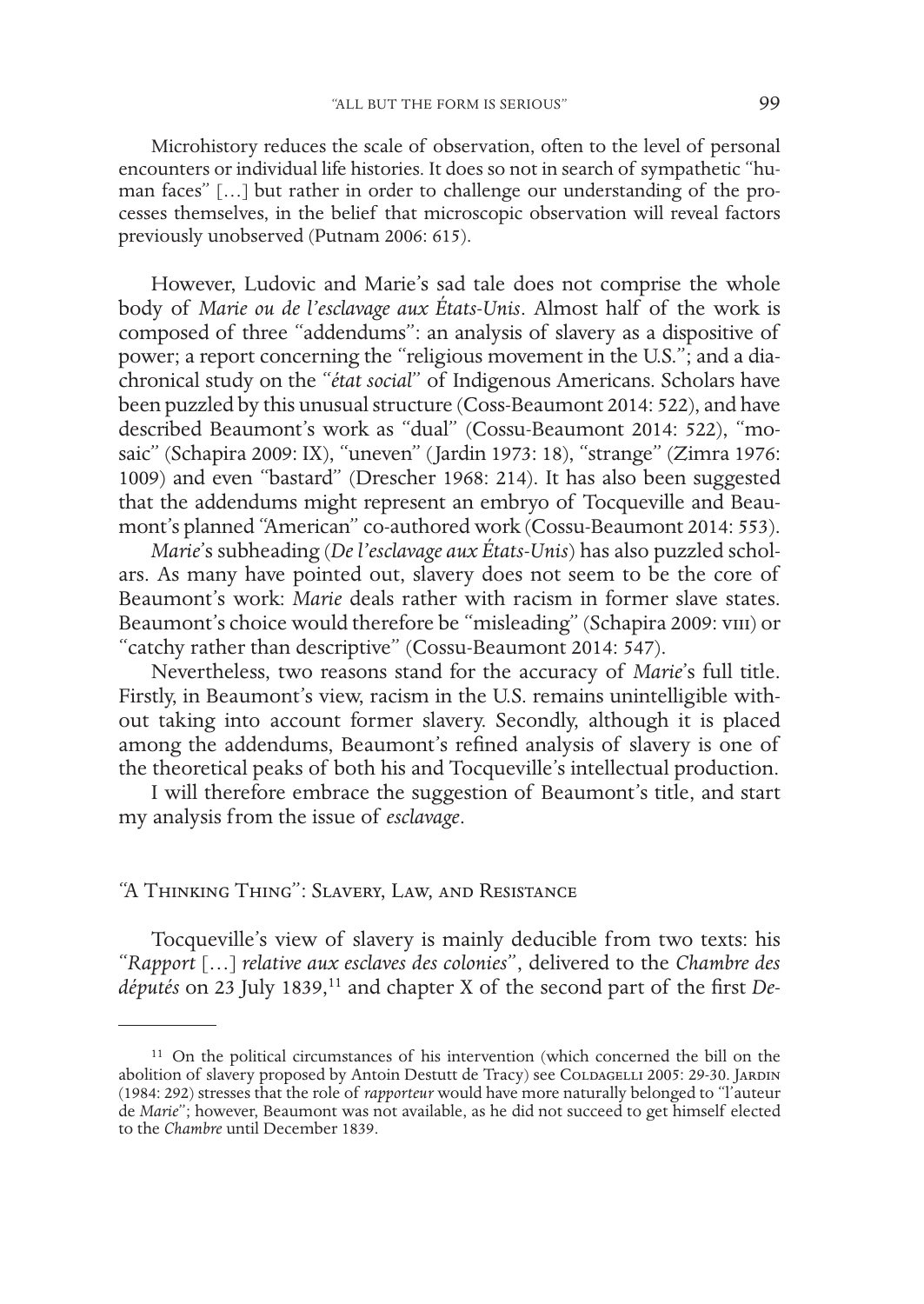*mocracie*, devoted to *Les trois races des États-Unis*. 12 Both show an economic and "tactical" (that is, non-axiological)<sup>13</sup> abolitionism, affirming the noxiousness of slavery on multiple levels.<sup>14</sup> Far from being either "natural" <sup>15</sup> (as in Aristotle's view) or necessary (due to the "negroes'" unique resistance to Southern hot climate),<sup>16</sup> slavery hurts the economy by devaluing work: the "*caractère entreprenante et énergique*" that people show in free States cannot be found in slave countries, as white people lazily spend their time hunting, chatting and resting. Moreover, slaves do everything they can to avoid efforts.

In the French Caribbean, things are even more urgent. In fact, slave emancipation in nearby English colonies has provided slaves with both an example and a nearby shelter.17 Just like democracy in *Democratie*'s "Introduction", emancipation is therefore a "*révolution inevitable*" 18 which should be governed rather than debated, because its effects challenge the very foundation of social order.

Regarding these challenges, the *Démocratie* and the *Rapport* slightly diverge. Chapter X focuses on racial tensions which might follow emancipa-

13 Tocqueville 1990 [1835]: 268.

14 Tocqueville's hostility to slavery was nonetheless unyielding. Tocqueville was an active members of the French "Société française pour l'abolition de l'esclavage", as was Beaumont (who had been invited to discuss his *Marie* on 12 January 1835): see Drescher 1991, Jennings 2000: 48-75 and SCHMIDT 2005: 135-185. Schmidt's work on the abolition of slavery has the virtue of 'provincializing' the "European abolitionism" by showing its contradictions as well as its strong delay compared to slaves' own abolitionism, which was active on both a practical and an intellectual level almost two centuries before Europeans' first anti-slavery movements took root. For an exhaustive bibliography on historiographical studies on slavery see DELPIANO 2009: 135-150.

15 "On a quelquefois prétendu que l'esclavage des nègres avait ses fondements et sa justification dans la nature elle-même. […] La commission n'a pas, Dieu merci, à réfuter ces fausses et odieuses doctrines. L'Europe les a depuis longtemps flétries" (Tocqueville 1962 [1839]: 42).

<sup>12</sup> Full title: *Quelques considérations sur l'état actuel et l'avenir probable des trois races qui habitent le territoire des États-Unis*, Tocqueville 1990 [1835]: 246-310 (slavery is mainly discussed on pp. 262-278). As it was "added at the last moment" (Nolla in Tocqueville 1990: 246) this chapter could not be the object of the critical readings by neither Beaumont nor Tocqueville's other usual counselors (his father, his brother Edouard, and Louis de Kergorlay). We therefore unluckily do not dispose of Beaumont's remarks on these crucial pages. In a footnote Tocqueville referred to *Marie*'s addendums for further readings on slavery in the U.S (Tocqueville 2010: 262). Edward Nolla (in Tocqueville 1990: 246) cautiously suggests Beaumont might have both inspired and reviewed this chapter. However, this interesting hypothesis remains impossible to prove. On the other side, Tocqueville's hand notes on *Marie*'s manuscript seem to mainly focus on stylistic items: see Nolla in Tocqueville 1990: xxxix.

<sup>16</sup> "Si l'esclavage a été aboli en Italie et en Espagne sans que les maîtres périssent, pourquoi n'en arriverait-il pas de même dans l'Union?" (Tocqueville 1990 [1835]: 271).

<sup>17</sup> Tocqueville 1962 [1839]: 46.

<sup>18</sup> Tocqueville 1962 [1839]: 47.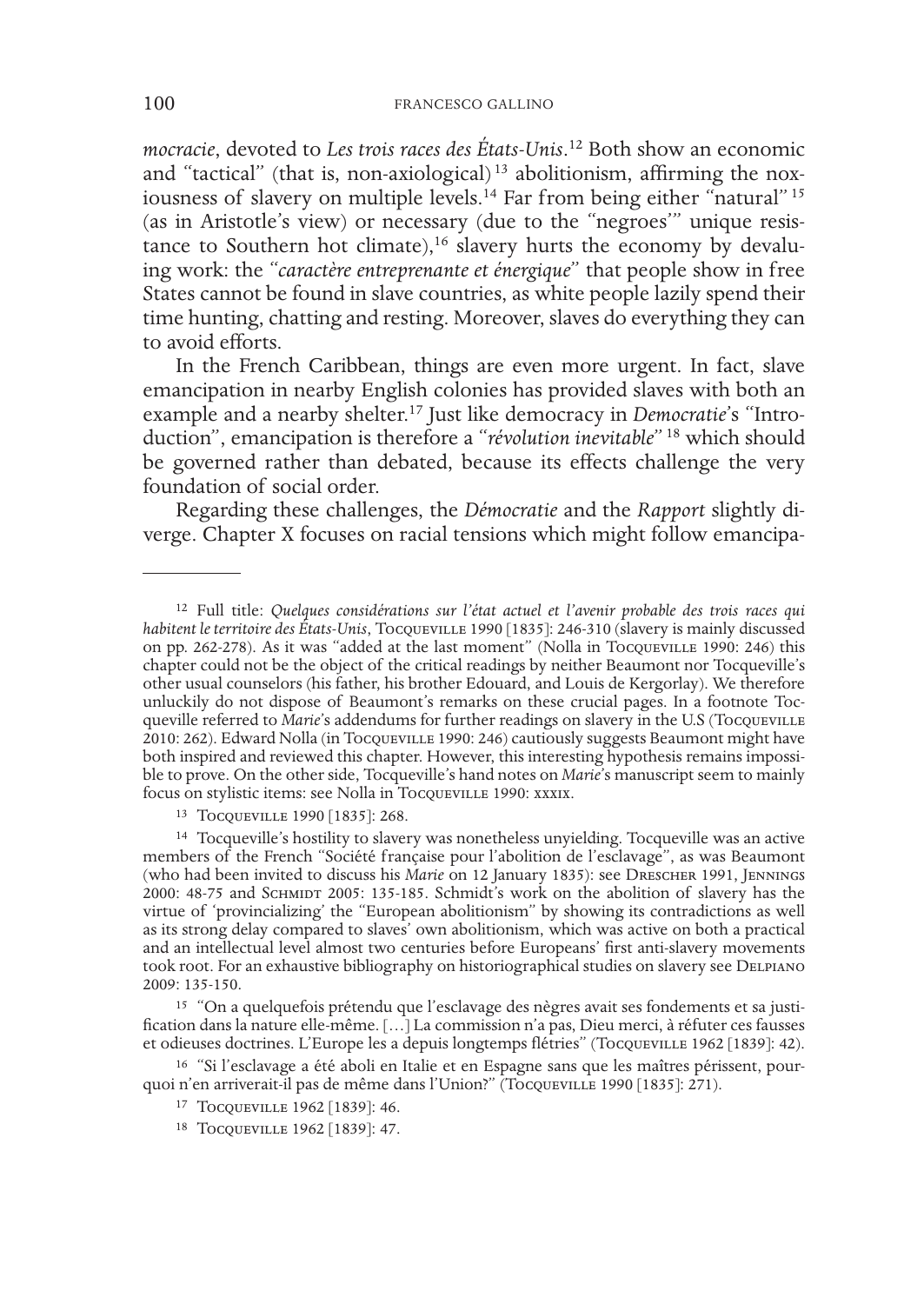tion, and which – in Tocqueville's view – seem even suitable to end in a devastating civil war between blacks and whites. Less dramatically (perhaps thanks to the positive precedent of Antigua),19 the *Rapport* does not expect former slaves to revolt against landlords; instead, it identifies a more subtle risk: work refusal.20

An aristocrat in his instincts, Tocqueville sometimes seems to consider wage labor as something unnatural.<sup>21</sup> Nevertheless, Caribbean plantation economy would collapse if it failed to turn slaves into "*ouvriers libres*". In order to "*amener* [*le nègre*] *à des mœurs laborieuses*",22 French Government must therefore undertake a two-step anthropological project. First, it has to promptly take the place of the *maîtres* as depositary of slaves' "habit of obedience"<sup>23</sup> – a goal which could be achieved by stimulating their gratitude for emancipation.<sup>24</sup> It should then impose on former slaves a temporary but unlimited "*tutelle*" and use this period to transform their *moeurs*, 25 finally leading them to "*sentir les advantages du travail*".26

Beaumont's analysis of slavery has some points in common with Tocqueville's. He shares the latter's judgment concerning the economic disadvantage of slavery in the rising market society, and he is as concerned about the future coexistence of whites and free blacks in the Southern U.S. But unlike Tocqueville, Beaumont also takes account of slavery as something that is personally *experienced* by slaves. This shift in perspective leads him to display a richer and perhaps more insightful conception of slavery.

With regard to how slavery concretely works, Tocqueville mainly pinpointed two schemes. He considered slavery as an extra-legal condition:

24 "Durant le temps où la liberté déjà promise n'est pas encore entièrement donnée […] l'action du pouvoir est facile et efficace. [L'esclave] ne voit pas encore dans le magistrat un maître, mais un guide et un libérateur" (Tocqueville 1962 [1839]: 73).

<sup>19</sup> Tocqueville 1962 [1839]: 62 and 67.

<sup>20</sup> "L'expérience […] a prouvé que la difficulté n'était pas d'empêcher les affranchis de se révolter, ni de punir ou de prévenir leur crimes, mais de les plier à des habitudes laborieuses" (Tocqueville 1962 [1839]: 63). On the social construction of salaried workers in Tocqueville's colonial writings see LETTERIO 2007: 431-437.

<sup>21</sup> See for instance as regards to Native Americans: "Les hommes qui se sont une fois livrés à la vie oisive et aventureuse des chasseurs sentent un dégoût presque insurmontable pour les travaux constants et réguliers qu'exige la culture" (Tocqueville 1990 [1835]: 253).

<sup>22</sup> Tocqueville 1962 [1839]: 56.

<sup>23</sup> "Habitudes de respect et d'obéissance" (Tocqueville 1962 [1839]: 48). On "habit of obedience" as a political concept see RUDAN 2016: 39-54.

<sup>&</sup>lt;sup>25</sup> "L'Etat [...] peut leur imposer les conditions qu'il juge indispensables et leur faire subir les épreuves nécessaires avant d'achever de les livrer à eux-mêmes. Il est libre de prendre, suivant les cas, toutes les mesures qui doivent répandre l'instruction parmi eux, y régler les mœurs, y favoriser efficacement le mariage" (Tocqueville 1962 [1839]: 76).

<sup>26</sup> Tocqueville 1962 [1839]: 76.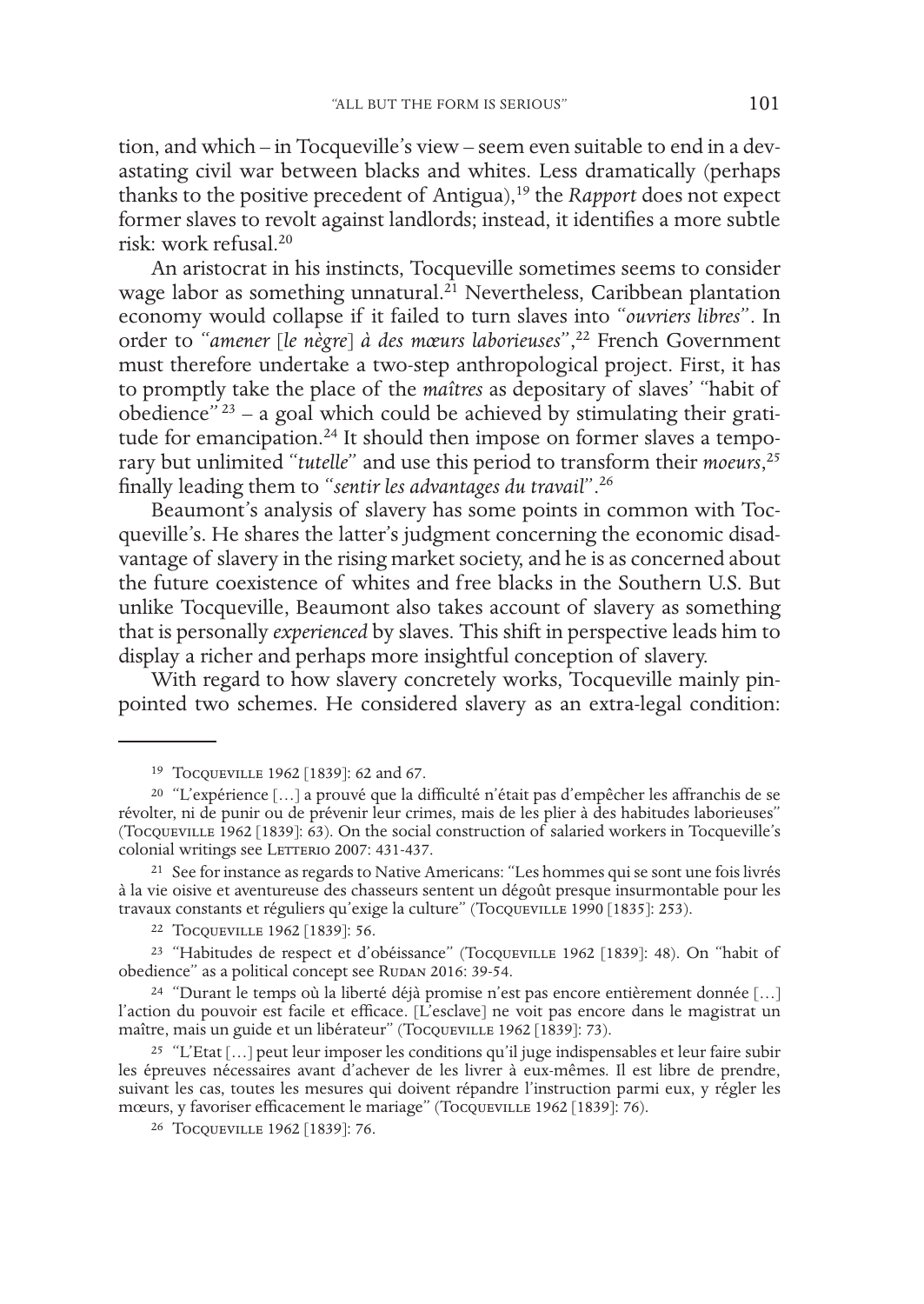states simply had to keep to the side and let slave owners impose their complete arbitrary will.27 And, on a psychological level, he affirmed that slave relation completely colonized and annihilated the slave's soul, modeling his deepest instincts and – even more importantly – leading him to internalize his master's worldview, which of course implied slaves' natural minority.<sup>28</sup>

On both respects, Beaumont distances himself from Tocqueville. Firstly, he rejects the idea of slavery as a negative condition (that is, as something that flourishes within legal voids) and rather stresses its pronounced *positive* nature:

Il semble que rien ne soit plus facile que de définir la condition de l'esclave. Au lieu d'énumérer les droits dont il jouit, ne suffit-il pas de dire qu'il n'en possède aucun? […] Le sujet n'est cependant pas aussi simple […]: le législateur a beaucoup de dispositions à prendre pour créer des esclaves, c'est-à-dire pour […] substituer à leur nature perfectible un état qui les dégrade et tienne incessamment enchaînes un corps et une âme destinés à la liberté (Beaumont 1840 [1835]: 226).<sup>29</sup>

By drawing attention to the painstaking efforts that the "*legislateur*" has to undertake in order to turn people into slaves, Beaumont anticipates Michel Foucault's conception of domination as a productive, rather than oppressive, "dispositive".<sup>30</sup> Allowing masters to dispose of slaves at their own will is not sufficient, Beaumont observes: in order to maintain slavery the State also must work hard on many levels. For instance, it has to prevent masters from teaching their slaves how to read and write.<sup>31</sup> Catching fugitives also requires all of its attention (and none of its mercy: death penalty awaits both the slave who flees and the people who facilitate his flight).<sup>32</sup> Furthermore, whenever an unruly slave is sentenced to death, the State must use public funds to refund his/her master.

<sup>27</sup> "[L]e droit commun d'une société à esclaves n'est pas en tout semblable au nôtre […]. [L]e pouvoir social s'y mêlait de beaucoup moins d'affaires et se préoccupait d'infiniment moins de soins que dans le contrées où l'esclavage est inconnu" (Tocqueville 1962 [1839]: 49).

<sup>28</sup> "On lui a dit dès sa naissance que sa race est naturellement inférieure à celle des blancs, et il n'est pas éloigné de le croire, il a donc honte de lui-même" (Tocqueville 1990 [1835]: 248). The phenomenon of members of subaltern groups developing an "outgroup favoritism" for their own oppressors has been recently highlighted by sociologists advocating "System Justification Theory": see Jost, Banaji and Nosek 2004.

<sup>29</sup> Beaumont 1840 [1835]: 226.

<sup>&</sup>lt;sup>30</sup> See FOUCAULT 2004: 66-70.

<sup>31</sup> Beaumont 1840 [1835]: 228.

<sup>32</sup> "La Caroline du Sud porte un châtiment terrible tout à la fois contre l'esclave qui a fui et contre toute personne qui l'a aidé dans son évasion: en pareil cas, c'est toujours la peine de mort qu'elle prononce" (BEAUMONT 1840 [1835]: 230). While reading this page, one cannot help thinking of the harsh punishment faced today by those charged with helping migrants to cross the border between France and Italy.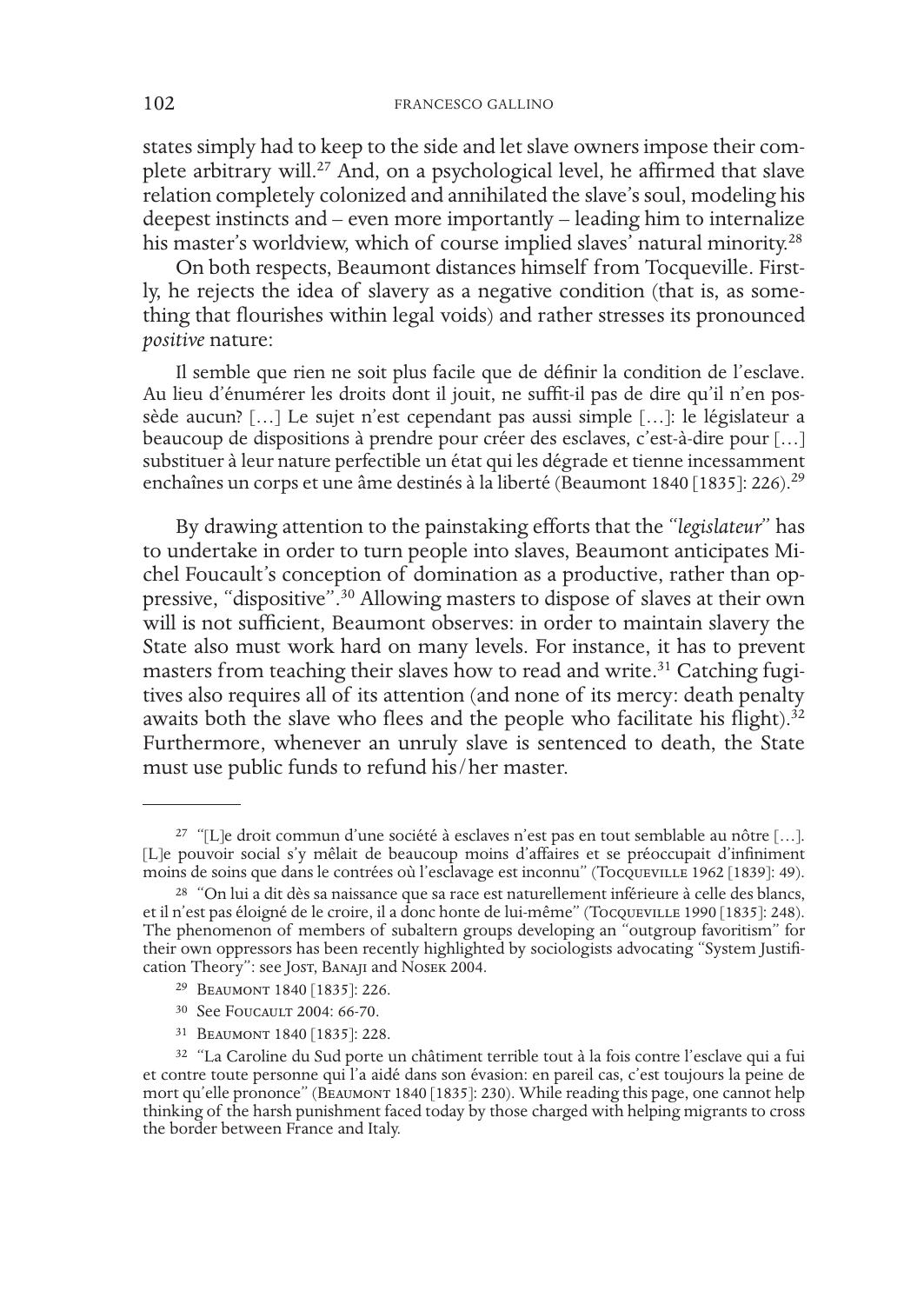As Beaumont points out, the "peculiar institution" could not be maintained without all these efforts: slavery is, in fact, a completely unnatural condition for human beings. Implicitly reversing La Boétie's statement on recalcitrant animals and human "voluntary serfs",33 Beaumont puts on the lips of George (Marie's brother) a cry of dignity and hope:

Le plus fin parmi les animaux chérit la main cruelle qui le frappe, et se réjouit de sa servitude… Le plus stupide parmi les hommes, ce nègre abruti, quand il est enchaîné comme une bête fauve, est libre par la pensée […]: son corps seul obéit; son âme se révolte (Beaumont 1840 [1835]: 69).

Humans' untameableness grounds Beaumont's second original idea: unlike the *Démocracie*, *Marie* shows slaves as partly resistant to their masters' attempts to annihilate their spirit. As is the case for Cyrill L. James's Antillean slaves (who spend their nights singing about their desire to slaughter their owners) and Ranajit Guha's revolting peasants (see Guha 1983), Beaumont's "subalterns" succeed in preserving a modicum of mental autonomy.34

This endurance is due in part to their love of freedom.<sup>35</sup> But more importantly, it depends on an interesting ontological contradiction affecting slavery itself. From one perspective, slavery is founded on the annihilation of slaves' humanity: slaves not only have no legal right (which remains in the "domain des fictions" 36 and is therefore easily achieved by the State) but are also deprived of basic anthropological instincts such as loving their partners, taking care of their children, gradually improving their knowledge and capacities and – of course – running for their freedom.<sup>37</sup> But on

<sup>33</sup> "Mesmes les bœufs soubs le pois du joug geignent. Et les oiseaus dans la caige se pleignent; […] puis que les bestes qui ancore sont faites pour le service de l'homme, ne se peuvent accoustumer a servir, qu'avec protestation d'un desir contraire: quel mal encontre a esté cela, qui a peu tant denaturer l'homme, seul né de vrai pour vivre franchement; et lui faire perdre la souvenance de son premier estre, et le desir de le reprendre" (La Boétie 1976 [1548]: 121-122).

<sup>34</sup> "[O]ne does not need education or encouragement to cherish a dream of freedom. At their midnight celebrations of Voodoo, their African cult, they danced and sang, usually this favourite song: 'Eh! Eh! Bomba! Heu! Heu! Canga, bafio té! Canga, mouné de lé! Canga, do ki la! Canga, li!' 'We swear to destroy the whites and all that they possess; let us die rather than fail to keep this vow" (James 1989 [1963]: 18). A real taboo for French nineteenth-century political authors, the 1791 *Révolution haïtienne* is hardly mentioned by Tocqueville and Beaumont. In one of these sporadic hints, Tocqueville vaguely but significantly alludes to "beaucoup de personnes, préoccupées par des Souvenirs de Saint-Domingue": see Tocqueville 1962 [1839]: 58.

<sup>35</sup> "Le sentiment le plus naturel à l'homme et le plus inviolable, l'amour de la liberté" (Beaumont 1840 [1835]: 230).

<sup>36</sup> Beaumont 1840 [1835]: 228.

<sup>37</sup> Beaumont 1840 [1835]: 228.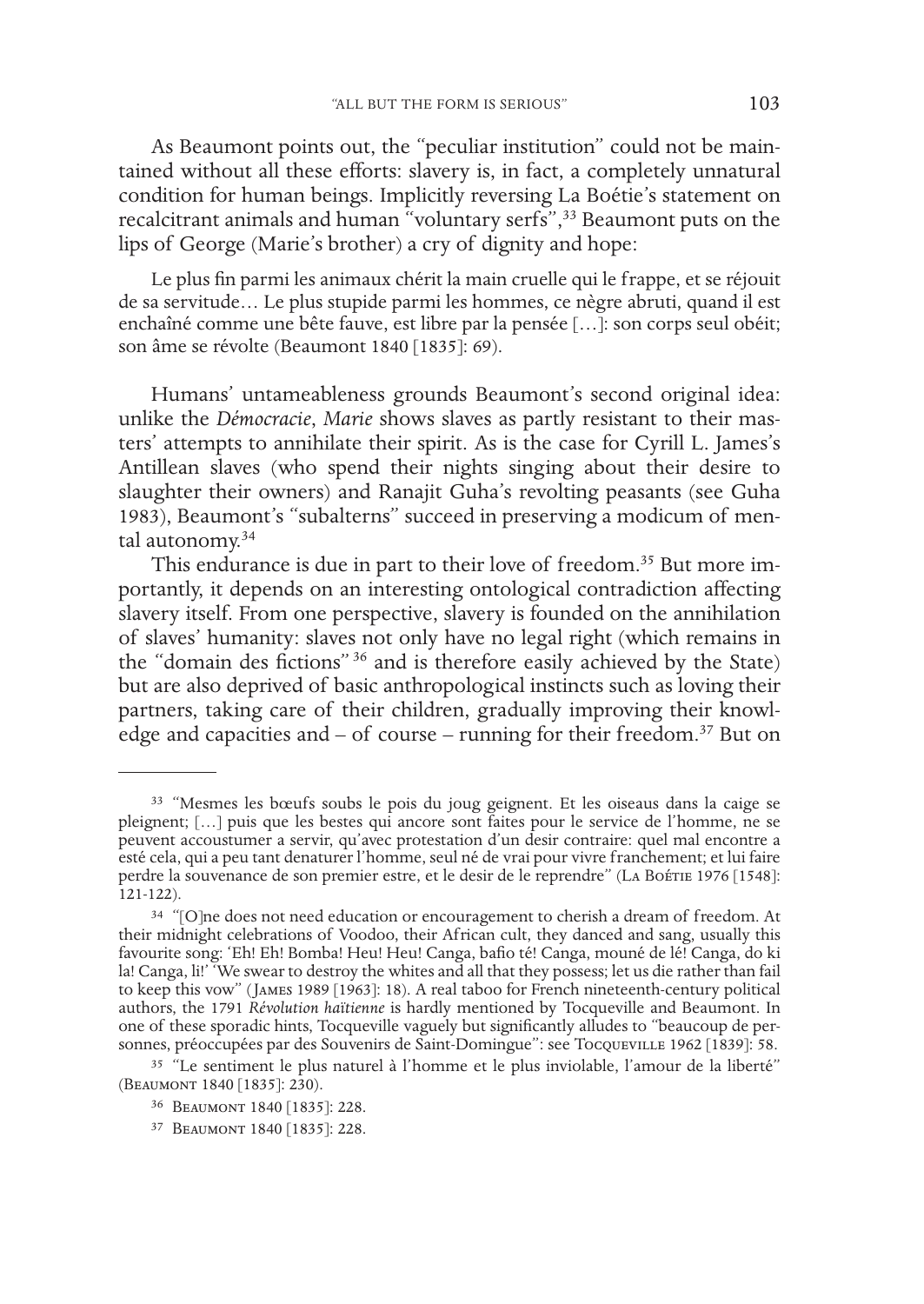the other hand, this process finds an intrinsic limit in the very goal of slavery itself, which is to employ slaves in *human* activities. As Beaumont cleverly puts it:

Or, le maître, après avoir lié les membres de son esclave, est obligé de les délier, pour que celui-ci travaille; tout en l'abrutissant, il a besoin de conserver un peu de l'intelligence du nègre, car c'est cette intelligence qui fait son prix; […] quoiqu'il ait déclaré le nègre une chose matérielle, il entretient avec lui des rapports personnels qui sont l'objet même de la servitude (Beaumont 1840 [1835]: 231).

In the novel, slavery's paradoxical nature is anticipated by a threatening statement pronounced by George: "Il est vrai que, d'après vos lois, un nègre [...] c'est une chose... oui, mais vous verrez que c'est *une chose pensante*<sup>". 38</sup> At a first read, in this definition of the slave as "a thinking thing" one might see nothing but an implicit reference to Pascal's aphorism of man as "a thinking reed": a keen confrontation with slave theory as exposed in the "addendums" rather suggests to see it as a motto synthetizing the ontological contradiction of slavery as a legal dispositive.

## "Whiter than a Lily": Race and Racism in the U.S.

Just as that of slavery, the analysis of racism finds a common ground in the *Démocratie* and in *Marie*. Both texts detect a connection between democracy and hate for non-white people in the U.S. In fact, egalitarianism and racism are described by both Tocqueville and Beaumont not as contradictory principles but as twin outputs of a single phenomenon: radical modernity as specifically experienced in North America.

Speaking in Tocqueville's terms, democracy as an "*état social*" sociologically replaces traditional societies of the "Old Regime", which were based on a rigid hierarchic separation between different social groups. Oppressive as it was, this separation used to guarantee everybody a sort of ontological serenity: everybody knew what their place in the world was, and they were not expected to struggle for it. Such self-confidence helped people from different classes to interact: in talking with a peasant, a nobleman did not fear to see his status compromised, while a peasant had no reason to envy the nobleman for his position – just as he did not envy eagles for their wings.

Modernity crushes old structures, and imposes what Tocqueville names "imaginary equality".39 From then on, everybody will be suppos-

<sup>38</sup> Beaumont 1840 [1835]: 68 (my italic).

<sup>39</sup> See Colangelo 2008.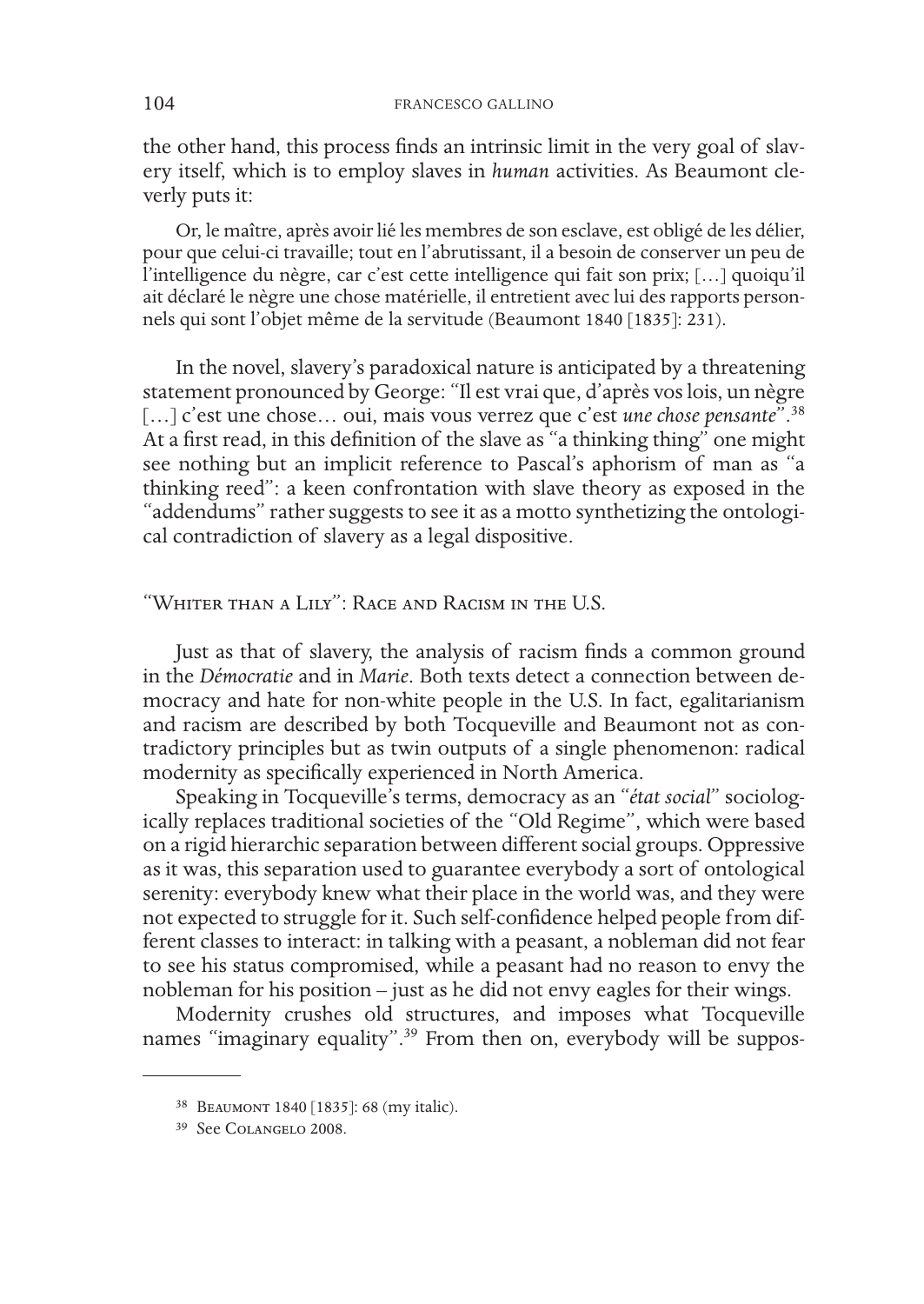edly "equal" with everybody else: nothing but their will, talent and/or luck will prevent them from reaching any position on the social and economic ladder. The collapse of the old structures liberates individuals from their traditional boundaries; but at the same time it burdens them with continuous anxiety: they might now lose their social status or fail in achieving the one they pursue. As a result, envy and mistrust spread in parallel with intimacy and peer-to-peer cooperation. As Marcel Gauchet puts it:

That which separates men, and radically so, is also what assures them their common setting, their co-belonging within a coherent general framework. Hence those forms of collective cohesion, so paradoxical from our standpoint, in which the establishment of essential divisions between men and the fact that they consider one another as strangers are nonetheless paired with strong and intense social bonds between these "strangers". […] In such a case, it is clear that familiarity is quite opposed to the felling of intimate closeness or sameness. It is born, rather, as the inverse reaction to the radicality of difference. And as a result, it is precisely at the moment the peaceful certitude of the possibility of interacting with a wholly other – or rather within an intrinsically other – begins to subside that familiarity is undone. The spectacle of difference becomes wholly intolerable and demands to be eradicated.<sup>40</sup>

This is exactly what happened in the U.S. Modernity and equality struck particularly hard in North America due to the class affinity of most settlers and the lack of traditional aristocracies. In this frame of sudden universal resemblance, black slaves soon acquired for white people the reassuring role of total-otherness.41 Racial difference – just as Beaumont had suggested in his 1831 letter from Baltimore – became a "*nobless*", fulfilling "a desire for structured order that offsets (fear of) democracy's flux".<sup>42</sup>

This is why, as explained by both Beaumont and Tocqueville, racism worsens as emancipation moves forward; 43 preserving blackness as radical otherness is perceived (by white North Americans) as a critical need. Any progress in racial equalization is therefore expected to *necessarily* engender

<sup>40</sup> Gauchet 2006 [1980]: 203-204 (revised transl).

<sup>41</sup> See Janara 2004.

<sup>42</sup> Janara 2004: 779.

<sup>43</sup> See Beaumont: "Il n'est pas rare, dans le Sud, de voir les blancs bienveillants envers les nègres. Comme la distance qui les sépare est immense et non contestée, les Américains libres ne craignent pas, en s'approchant de l'esclave, de l'élever à leur niveau ou de descendre au sien. Dans le Nord, au contraire, où l'égalité est proclamée, les blancs se tiennent éloignés des nègres" (Beaumont 1840 [1835]: 84). And Tocqueville: "L'abolition de l'esclavage au Sud fera croitre la répugnance que la population blanche y éprouve pour les noirs. […] Les hommes blancs du Nord s'éloignent des nègres avec d'autant plus de soin que le législateur marque moins la séparation légale qui doit exister entre eux" (Tocqueville 1990 [1835]: 274).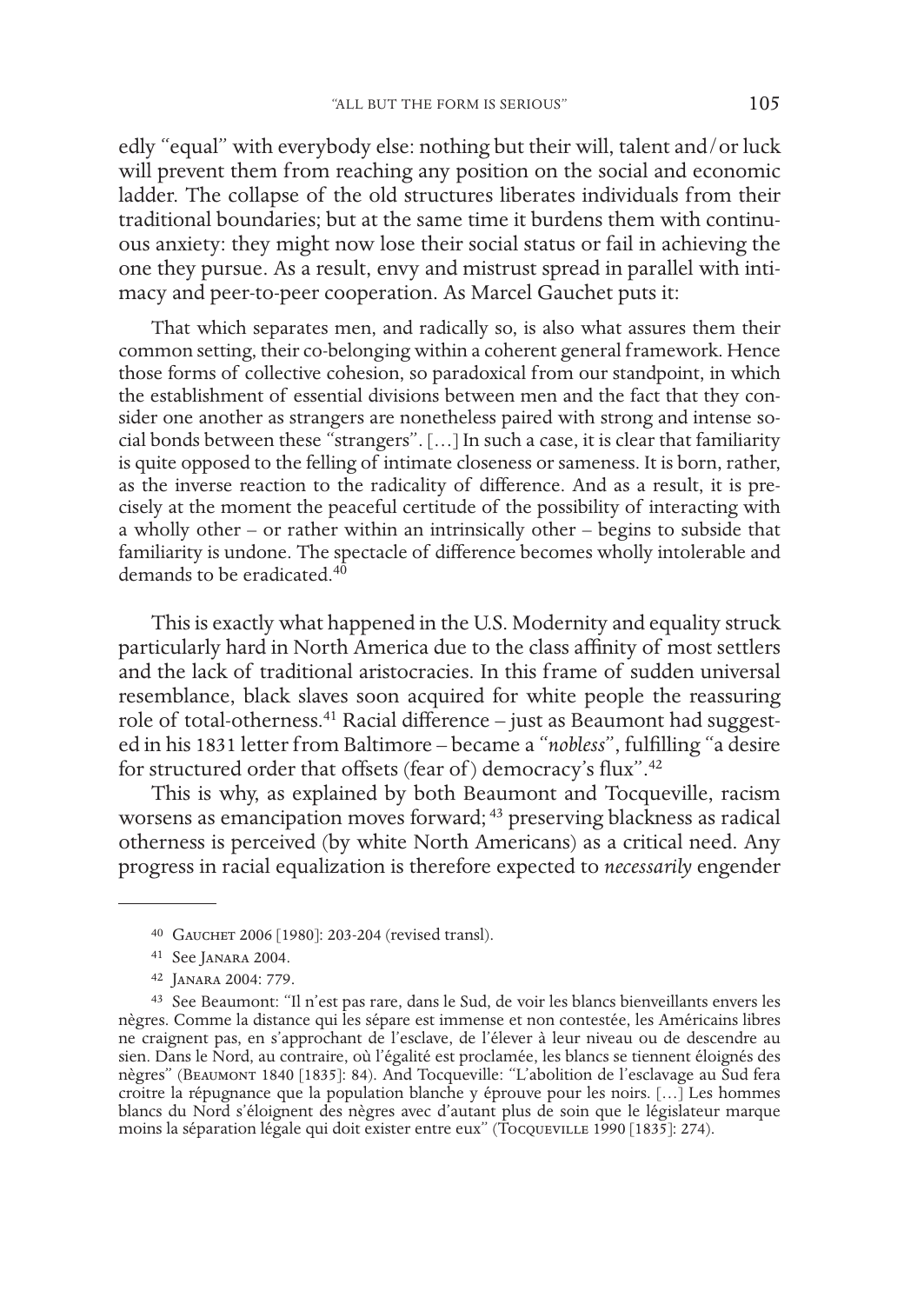a reaction equal in magnitude and opposite in direction. This sort of "law of racism" is well synthetized, in *Marie*, by a citizen praising the New York pogrom:

Oh!, dit celui-ci, les amalgamistes [= whites fighting for Afroamericans' rights] font tout le mal; ils veulent que les nègres soient les égaux des blancs; les blancs sont bien forcés de se révolter (Beaumont 1840 [1835]: 145).

Hence, for both Beaumont and Tocqueville, racism is the result of a democratic need for distinction. However, Beaumont also develops a different (and perhaps deeper) analytical level. In order to understand it, we must first consider Tocqueville's famous statements about racism and skin pigmentation:

Si l'inégalité créée seulement par la loi [in France] est si difficile à déraciner, comment détruire celle qui [in the U.S.] semble, en outre, avoir ses fondements immuables dans la nature elle-même? […] Je désespère de voir disparaître une aristocratie fondée sur des signes visibles et impérissables (Tocqueville 1990 [1835]: 264).

In Tocqueville's view, Afro-Americans' skin color condemns them to be *seen* as inferiors long after their legal emancipation: their blackness adds to their merging an obstacle that, for instance, Roman *liberti* didn't have to face. Now, regarding Beaumont and Tocqueville supposed harmony, this argument allows us to see the elephant in the room: Beaumont's character Marie, on whose "blackness" all the plot rotates around, is nonetheless described as "whiter than a lily".<sup>44</sup> Why?

Beyond narrative gimmicks, Beaumont's choice hints at his most interesting insight about racism: performativity of social prejudice. Far from being a natural given, "whiteness" and "blackness" are floating social constructs. And yet, "imperceptible" (Beaumont 1840 [1835]: 63) as it is (at least for a European), Marie's blackness is not a mere "idea": it tangibly shapes her appearance. Fear of disclosure and the internalization of race prejudice affect her self-confidence, modeling her behavior and attitudes.45 Her invisible "stain" can therefore be "guessed" by her compatriots, as her blackness leaves the sphere of opinion and turns into visible flesh and blood.46

<sup>44 &</sup>quot;Comment? *de couleur*! Elle est plus blanche qu'un lis" (BEAUMONT 1840 [1835]: 4, Beaumont's italics).

<sup>45</sup> For example: "[P]endant que parlait Nelson, Marie, faible femme, roseau dévoué aux orages du cœur, était agitée de mille secousses: […] et, avec l'innocence dans le cœur, elle por- tait sur son front la rougeur d'une coupable" (Beaumont 1840 [1835]: 75).

<sup>46</sup> Beaumont 1840 [1835]: 92. See also the scene at the Almshouse: here the "furieuse"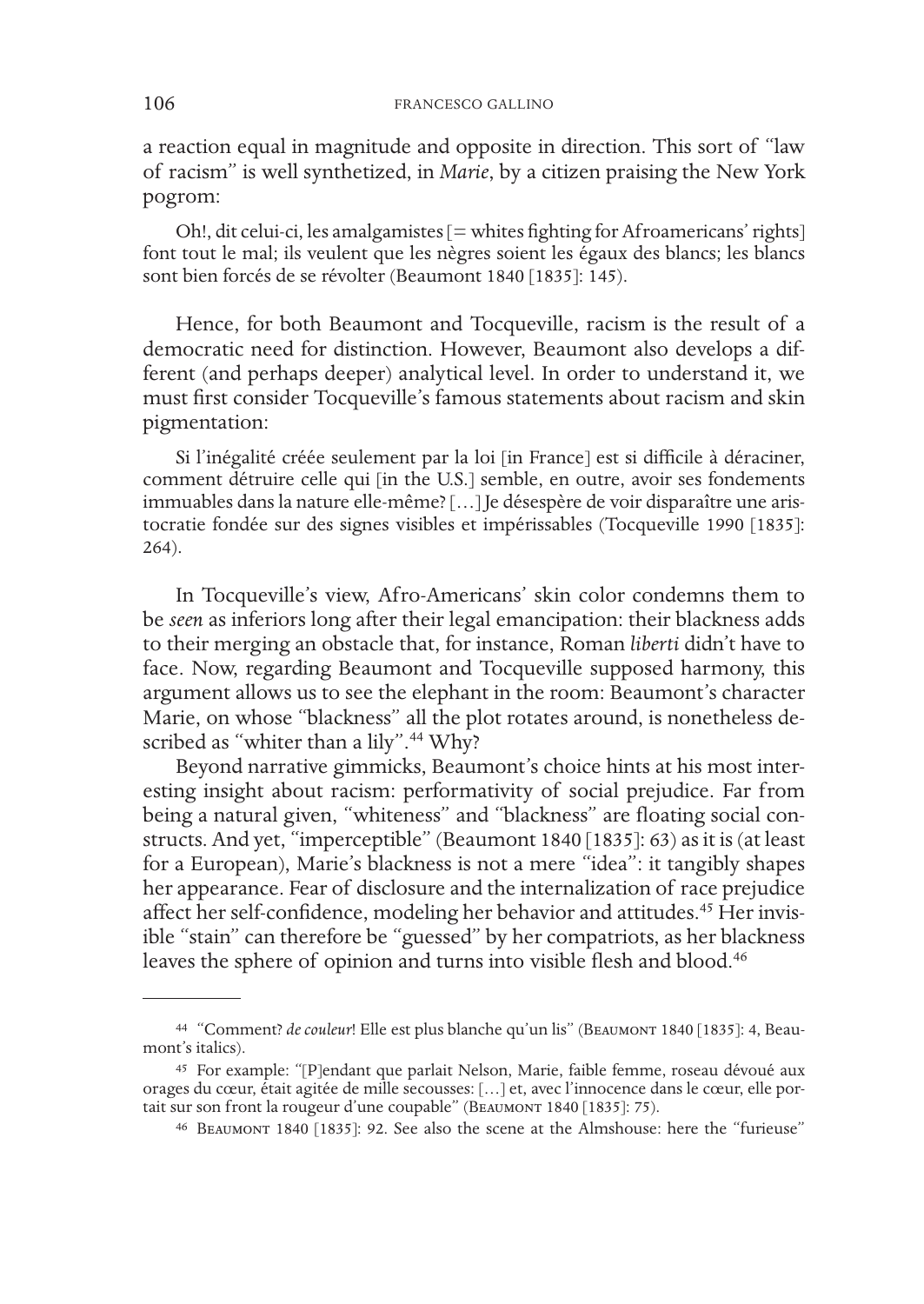This is why Americans blame Ludovic – who understandably points out Marie's obvious whiteness – for his European misleading prejudices: <sup>47</sup> in a certain sense, *his* perception of Marie, not theirs, is mistaken. Unlike Tocqueville, Beaumont puts blackness and racism in the correct order: social prejudice produces (rather than depending on) race difference, which nonetheless than becomes something tangible, real.48

In a more general sense, Marie's duality (her being at the same time "white" and "black" depending on the watcher's perspective) reflects the novel's fundamental binary theoretical structure. *Marie*'s backbone is, in fact, its epistemic dialectic between two levels of knowledge: an instinctive one, mostly rooted in people's traditions; and a more intellectual and logical one. Beaumont's analysis of racism intersects this binary structure. And, by doing so, it unfolds – as I am going to claim – *Marie*'s long-neglected specific political stance.

A Monarchic Pascalian: Beaumont's Political Thought

Despite critics' silence on this matter, Beaumont's work is dominated by three couples of concepts: heart [*cœur*] / intellect [*raison*]; customs [*moeurs*] / laws [*lois*]; female / male.49 Contrastive use of the term *cœur*  occurs fourteen times in the narrative part alone: eight times vs "*raison*", twice vs "*tête*", twice vs "*esprit*", once vs "*intelligence*" and once vs "*genie*". *Mœurs* appears in a binomial eleven times (eight times vs "*lois*" and three vs "*institutions*"). Gender analyses are countless.

Notwithstanding its opposition to "reason", the term "*cœur*" does not refer to some irrational principle. In line with Pascal's philosophy, it rather stands for a non-logic form of knowledge.<sup>50</sup> "Heart" and "reason" apprehend the word in different ways, both epistemically valid. Balance between them is desirable, though not always possible: sometimes people can only

Afro-American sectioned patient, who violently refuses any contact with white staff, instinctively shows affection for Marie (BEAUMONT 1840 [1835]: 49).

<sup>47</sup> Beaumont 1840 [1835]: 78 and 211. Ludovic himself, as Marie's tragic death is approaching, is said to become "blind": see BEAUMONT 1840 [1835]: 185.

<sup>48</sup> See Painter 2008. The reference to Beaumont's character in Painter's article ("Was Marie White?") works as a symbol of the fluctuations and ambiguities in the social determination of the "white race" throughout U.S. history.

<sup>49</sup> Among the few references to this topics see Nacci 2011 and Clignet 2001: 209 (whose brilliant insight I discuss *infra*, footnote 59).

<sup>50</sup> For a hint of the influence of Pascal's most famous couple of concepts on Tocqueville's philosophy see Diez del Corral 1989: 231-234 (paragraph "*Raison* y *coeur* en Pascal").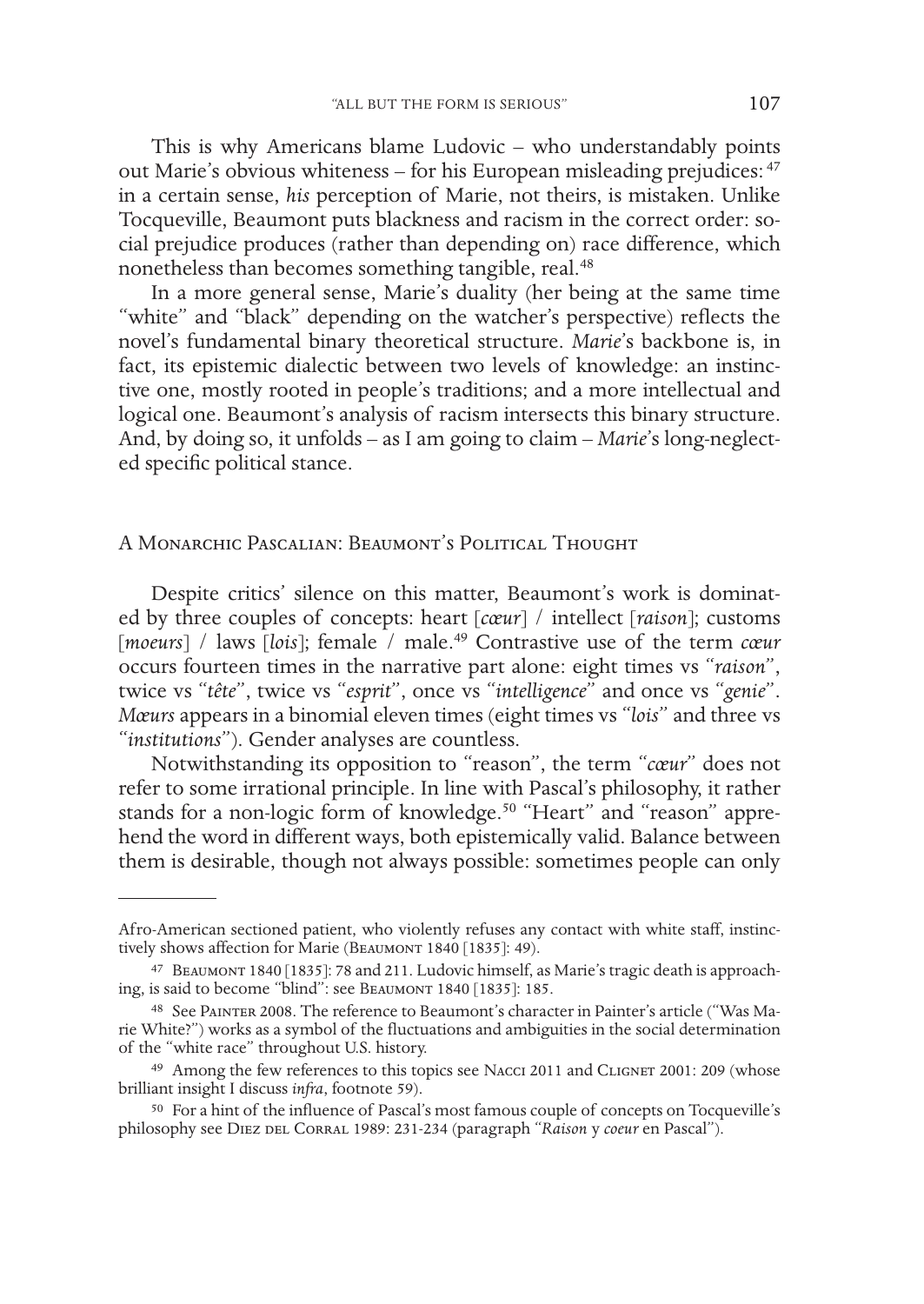choose which principle to follow.<sup>51</sup> Religion in the U.S. serves as an example: Protestantism fulfills believers' intellectual needs, while Catholicism takes better care of their "heart".<sup>52</sup>

In order to move from the individual to the political level, Beaumont crosses Pascal's pair *cœur*/*raison* with one traditionally provided by Montesquieu: *mœurs*/*lois*. 53 In the frame of the *Ésprit de loi*, as summarized by Melvin Richter, *mœurs* are conceived as "usages evolved by the nation as a whole over time" and " nonlegal internalized restraints established by costume", in opposition to "the institutions established by the specific provisions of a lawgiver [the "*lois*"]" (Richter 1977: 107-108). *Mœurs* therefore include instincts, social norms and common sense, and they impact on institutions by defining a Govern's room for maneuver.

Beaumont and Tocqueville employ Montesquieu's dyad in significantly different ways. As Giulia Oskian has convincingly pointed out, Tocqueville praises U.S. institutional structure for fostering a virtuous cycle.54 According to Tocqueville, American *mœurs* are incarnated in the Constitution, which limits and directs politicians' actions, while at the same time being amendable as common sense evolves. On the other hand, political institutions employ public education, jury and political participation to gradually encourage a change in the *mœurs*, leading people to become more and more adept at collectively taking charge of their political freedom. *Mœurs* and *lois* thus enhance each other, slowly strengthening and expanding U.S. democracy.

<sup>51</sup> See Nelson's advice to Ludovic: "Mon ami […], votre cœur généreux vous égare. Ma raison viendra au secours de la vôtre" (BEAUMONT 1840 [1835]: 78-78). Even *Marie*'s supposed Anti-Americanism (see for instance L. GUELLEC 2011: 79) should be interpreted in a milder way in light of the *cœur* / *raison* scheme. As a matter of fact, Ludovic blames the U.S. for a lack of balance between the two principles rather than a lack of qualities tout court: "Ah!, pourquoi les Américains n'ont-ils pas autant de cœur que de tête?" (BEAUMONT 1840 [1835]: 119); "le langage du protestant et celui du catholique diffèrent, comme la raison diffère du cœur" (Beaumont 1840 [1835]: 210).

<sup>52</sup> "Votre religion me semble digne d'un être intelligent et libre: cependant l'homme est aussi un être sensible, qui a besoin d'aimer, et ce culte n'a point touché mon cœur" (Beaumont 1840 [1835]: 53).

<sup>&</sup>lt;sup>53</sup> In should be remarked that Pascal and Montesquieu also represent two of the three "tutelary deities" Tocqueville lists in his famous letter to Luis de Kergorlay: "I pass a short portion of every day with three men, Pascal, Montesquieu and Rousseau: I miss the presence of a fourth, and that is you" (Tocqueville 1977: 481).

<sup>&</sup>lt;sup>54</sup> See Oskian 2014: 70-71 and 85-105. Despite being sometimes disconcerting, Toc-<br>queville's "dialectique" (Antoine 2003: 257-282) or "interréaction" (Benoît 2004) represent the<br>key of his political and social view. As A lement suivant une dialectique perpétuellement en travail dans l'histoire, où les idées sont logiquement antérieures, mais ne trouvent leur réalité […] qu'au terme d'un long parcours min's concept of "constellation" as expressed in BENJAMIN: 1963). On Tocqueville's democracy as a 'virtuous circle' also see Mastropaolo 2002.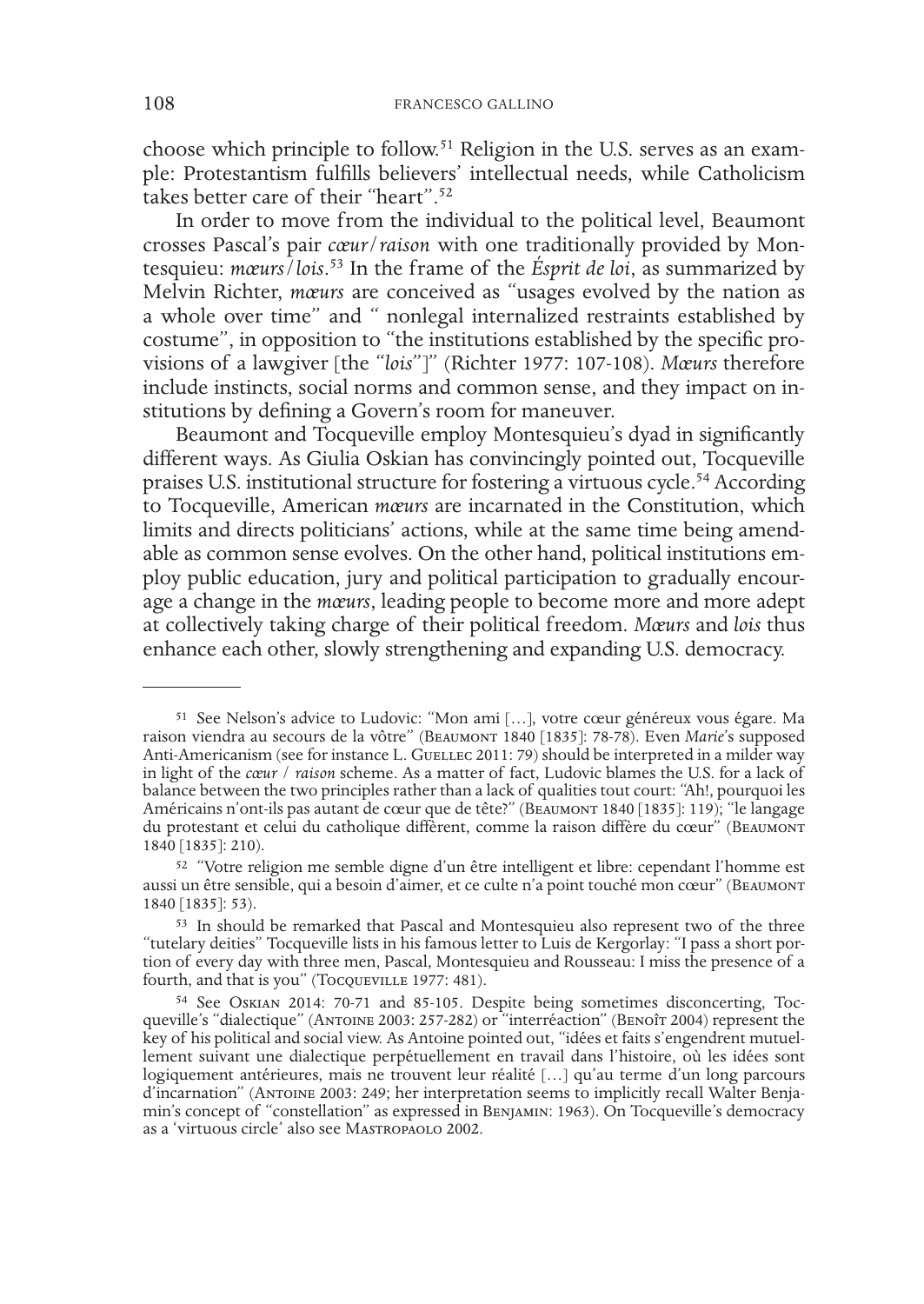Beaumont shares neither his friend's dialectical approach nor his optimism. *Marie* traces a more rigid scheme: *mœurs* and *lois* (just like "heart" and "reason") run on different tracks, and separately affect the pace of a society – the latter acting as in an object pushed by two different forces. Optimum institutional structure would therefore provide mutual independence for *mœurs* and *lois*. Contamination would break social balance, leading either merciless reason (*raison d'État*) or unfettered popular passions to rule.

Unfortunately, North America offers two emblematic examples of corruption in the *mœurs*/*lois* balance. A patent one is represented by indigenous tribes. In Beaumont's view (which echoes one of the most heated debates in modern political philosophy),<sup>55</sup> North American indigenous groups mostly lack any kind of political governance. Social order is therefore guaranteed by *mœurs* alone:

On ne connaissait point parmi [les peuplades de l'Amérique du Nord] ce que nous appelons la loi. Non seulement elles n'avaient point de législation écrite, mais les rapports des hommes entre eux n'y étaient soumis à aucune règle uniforme et stable, émanée de la volonté législative de la société. Ces sauvages n'étaient pourtant point aussi barbares qu'on le pourrait croire. Lorsque la souveraineté nationale ne s'exprime pas par les lois, elle s'exerce indirectement par les mœurs. Quand les mœurs sont bien établies, on voit se former une sorte de civilisation au milieu de la barbarie[.] (Beaumont 1840 [1835]: 301).

The lack of political constraints implies neither anarchy nor social collapse: well established *mœurs* can make up for them. Nevertheless, not having the *lois*, society is deprived of a very important shelter. For North American indigenous people this weakness emerged dramatically as soon as they made contact with Europeans. "White" people's mix of slyness, military power, richness and seductive lifestyle quickly overturned the Natives' *mœurs*. 56 Since they did not have at their disposal a strong and independent political power which might be able to counterbalance these social upheavals, Indigenous people found themselves adrift. Finally they turned from fierce and fearsome hunters into atomized individuals experiencing a state of dependence, misery, starvation and cultural eradication.<sup>57</sup>

<sup>55</sup> Thomas Hobbes and Gottfried W. Leibniz were the most prominent voices, respectively denying and asserting the existence of a civil organization among native tribes: see Landucci 2014 [1972].

<sup>56</sup> "Les blancs […] ont eu le pouvoir de changer leurs coutumes, d'altérer leurs mœurs et de bouleverser leur état politique tout entier" (BEAUMONT 1840 [1835]: 292); "C'est en changeant les opinions en altérant les coutumes et en modifiant les mœurs, que les Européens ont produit la révolution dont je parle [= Indigenous people's indirect subjugation]" (BEAUMONT 1840 [1835]: 324).

<sup>57</sup> "A partir de l'arrivée des blancs, l'Indien contracte des gouts nouveaux. […] Il tombe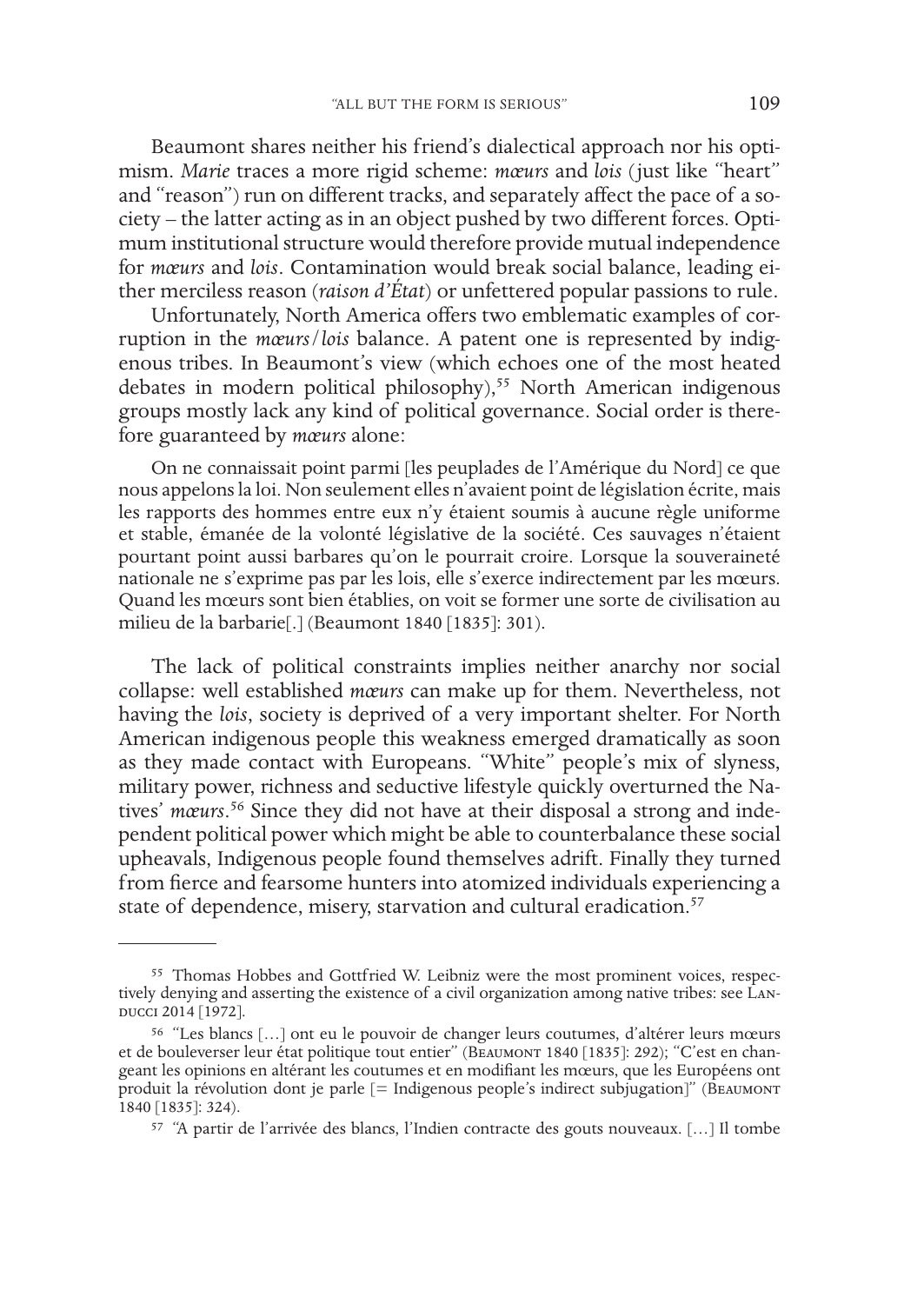Albeit in a less tragic way, the U.S. also feature a similar imbalance between *mœurs* and *lois*. Legislative and executive power is conferred to elected officials whose position depends on popular approval. The independence of the political sphere is therefore highly weakened, as representatives tend to flatter – instead of balancing – people's passions. Politics becomes the lackey of popular instincts,<sup>58</sup> which in turn release the officials from any formal restrictions:

Dans une république, les fonctionnaires ont moins de pouvoir défini que dans les gouvernements monarchiques et plus d'autorité discrétionnaire. Le peuple [...] concède peu à ses agents, mais il leur laisse faire beaucoup quand il les voit agir dans le sens de ses passions. […] Chez nous, on suit la loi; en Amérique, l'opinion (Beaumont 1840 [1835]: 104).

This institutional balance is reflected in American racism. Since prejudice against African-Americans lies at the core of American usage, no elected authority dares to oppose it.<sup>59</sup> Race segregation in places of worship is particularly telling. Since they have been chosen by the community of devotees (which can always remove them), Protestant ministers indulge its *mœurs* by fostering separation between "blacks" and "whites". By contrast, Catholic priests – who are directly appointed by Rome – enjoy a more consistent degree of independence and can therefore stand for equality: "chef d'une assemblée dont il ne depend pas, [le prêtre] s'inquiète peu de lui déplaire en blamant ses erreurs et ses vices" (Beaumont 1840 [1835]: 89.).

This comparison between (elected) ministers and (picked) priests leads Beaumont to develop a more general reflection, which entails his own view of the "Tyranny of the majority":

Je fus à cette occasion frappé d'une triste vérité: c'est que l'opinion publique, si bienfaisante quand elle protège, est lorsqu'elle persécute, le plus cruel de tous

dans la dépendance des Européens et devient leur tributaire. […] Peu à peu les ressources du sauvage diminuent; ses besoins augmentent. Des misères inconnues à ses pères l'assiègent alors de toutes parts: pour s'y soustraire, il fuit ou meurt" (BEAUMONT 1840 [1835]: 321).

<sup>58</sup> See for instance: "Ce peuple, faiseur de lois, placé en face de sauvages ignorants, leur livre une guerre de procureur: et, comme pour couvrir son iniquité d'un simulacre de justice, les expulse des lieux par acte en bonne forme" (BEAUMONT 1840 [1835]: 96).

<sup>59</sup> Notwithstanding its sharpness, we should therefore revers Clignet's Pascalian insight: "Beaumont définit son travail comme consistant à identifier la partie du tissu social américain festent avec le maximum d'intensité. Il s'agit, on le sait, des relations raciales" (CLIGNET 2001: 209). As a matter of fact, far from being in "conflict", *raison* and *cœur* perfectly *converge* in supporting U.S. racism, which is therefore virtually impossible to eradicate. As Ludovic soon understands, U.S racism pertains to both opinion and passion: "Quelle est donc, chez un people exempt de préjugés et de passions, l'origine de cette fausse opinion […] et de cette haine impi- toyable [?]" (Beaumont 1840 [1835]: 66).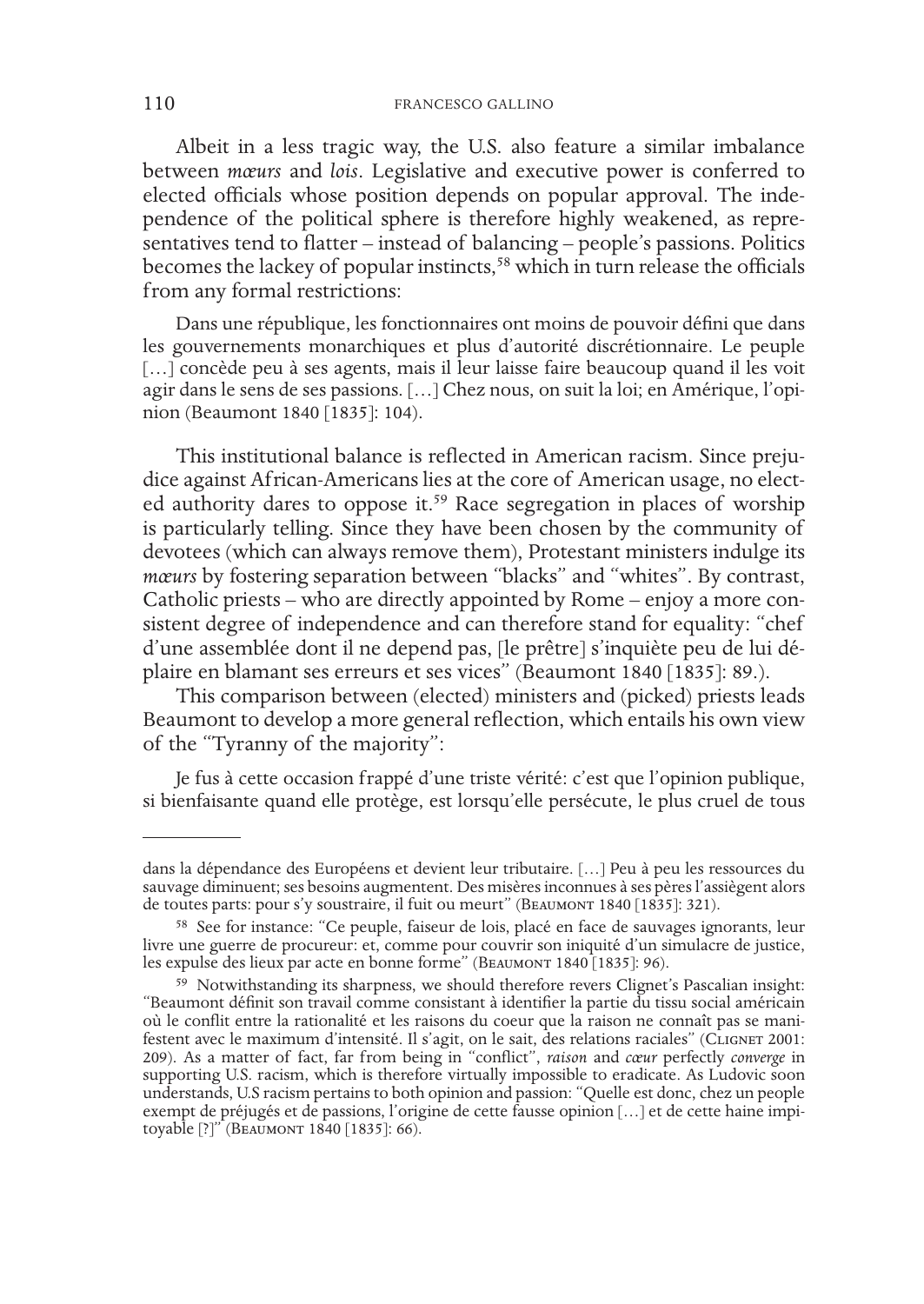les tyrans. Cette opinion publique, toute puissante aux États-Unis, veut l'oppression d'une race détestée, et rien n'entrave sa haine. En générale, il appartient à la sagesse des législateurs de corriger les mœurs par les lois, qui sont elles-mêmes corrigées par les mœurs. Cette puissance modératrice n'existe point dans le gouvernement américain. Le peuple qui hait les nègres est celui qui fait les lois; c'est lui qui nomme ses magistrats, et, pour lui être agréable, tout fonctionnaire doit s'associer à ses passions. La souveraineté populaire est irrésistible dans ses impulsions; […]. C'est donc le peuple avec ses passions qui gouverne; la race noire subit en Amérique la souveraineté de la haine et du mépris (Beaumont 1840 [1835]: 90).

By blaming popular sovereignty *tout court* for Afro-American oppression, *Marie* seems to look at the "Tyranny of the majority" from a more conservative point of view than the *Démocratie*. Balance between *mœurs* and *lois* can only be pledged by the "moderation" produced by a non-elected "legislator" taking part to political power, while – as noticed by Welch – "in America citizens actually were the legislators and could not be expected to impose corrective legislation on themselves" (Welch 2010: 208) – an assumption which seems to imply an endorsement for constitutional monarchy as the ideal form of government. Only a monarch, being (reasonably) sheltered from people's emotionality, can counterbalance popular opinion and take charge of the defense of despised, oppressed minorities. As Welch puts it: "Beaumont expected no transformation in American *moeurs*".

While considerably forward-thinking on a social level, Beaumont's liberalism then proves to be less progressive than Tocqueville's on a strictly political ground. *Marie* shows no trace of Alexis's trust in the empowering and pedagogic effect of political participation: the only 'popular deliberation' mentioned (unless one counts the New York's riot against the Afro-American population, too) is the one establishing Marie's belonging to the "black" race.<sup>60</sup> And while describing, in the addendums, the "democratic" people of Iroquois, Beaumont suggests popular sovereignty to be only bearable by small and very simple societies.<sup>61</sup> Unlike

<sup>60</sup> "L'opinion publique fut tout en émoi; on fit une sorte d'enquête; les anciens du pays furent consultés, et il fut reconnu qu'un siècle auparavant, la famille de Thérésa Spencer avait été souillée par une goutte de sang noir" (Beaumont 1840 [1835]: 63). Another indirect clue to Beaumont's skepticism on social and political principles marked by 'chaos' might be spotted in the complete absence of a positive judgment of *metissage*, which on the contrary plays a central role in Tocqueville's reflection on the coexistence of races. On 'chaos' as a founding principle for a lively social and political life see SENNETT 2018.

<sup>61</sup> "La condition de ce peuple le met à l'abri des factions qui ne sont que trop ordinaires dans les gouvernements populaires. Comment un homme formerait-il un parti, puisqu'il n'a ni honneurs, ni richesses, ni autorité à accorder?" (BEAUMONT 1840 [1835]: 311). Even more significantly, after comparing their democratic confederation with Natchez's "despotic and theocratic" organization in the South, Beaumont shows how the latter proved to be the most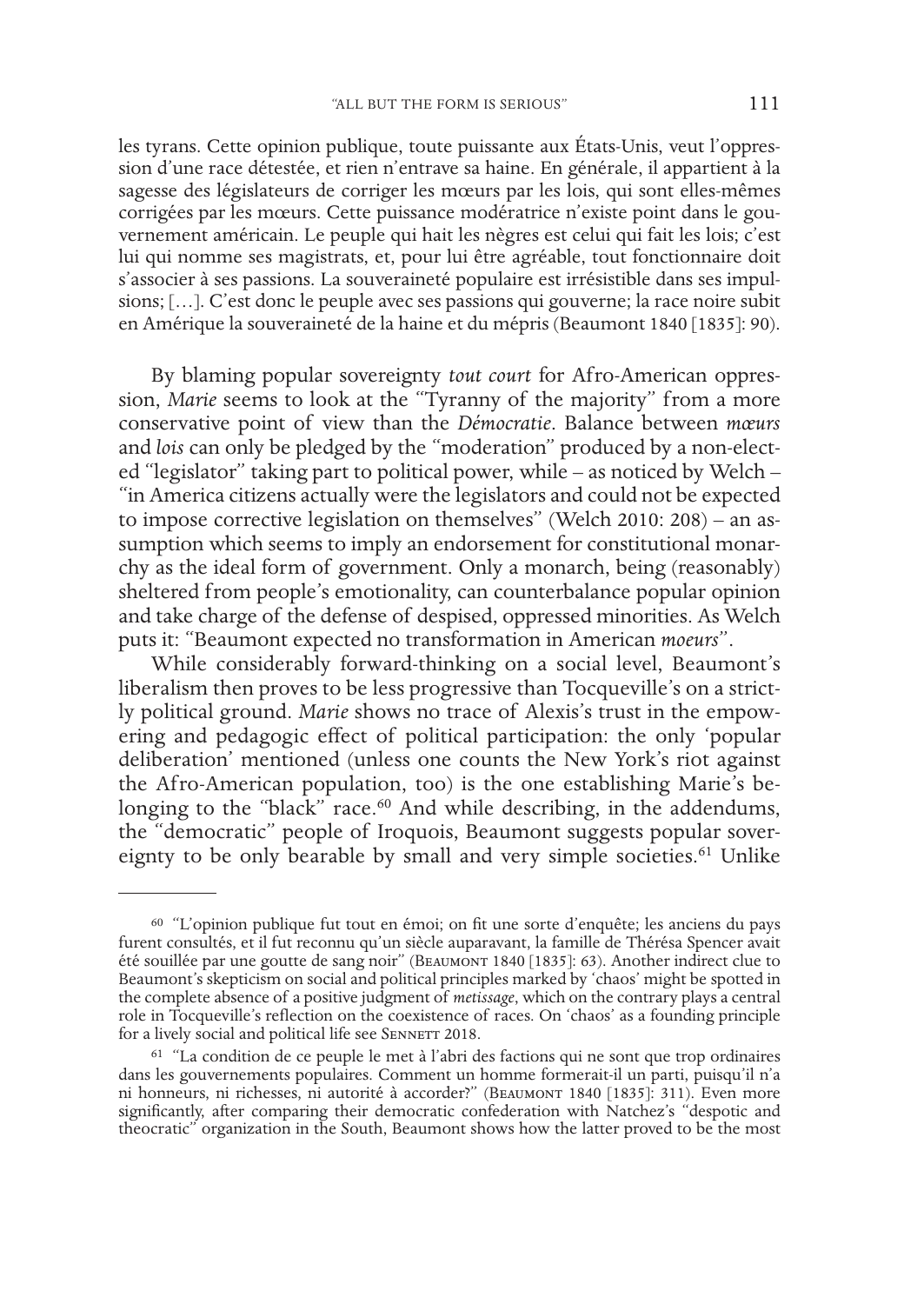the *Démocratie*'s,<sup>62</sup> *Marie*'s political theory is basically monarchic: no room seems to be left for the establishment of a moderate, instructive and virtuous political democracy.<sup>63</sup>

### Conclusion: A Social Constructivist *Ante Litteram*?

*Marie*'s individual (*coeur*/*raison*) and political (*moeurs*/*lois*) pairs intersect the novel's third fundamental bipartition: the "female" / "male" dyad. In this regard, a table can be easily sketched. The left column lists *cœur*, *mœurs* and femininity; the right one *raison*, *lois* and masculinity.

In her *L'impensé de la démocratie*, Agnes Antoine has tracked down a feminine principle hunting Tocqueville's *Démocratie en Amérique* (Antoine 2003: 302-303 and 350). Antoine optimistically describes it a possible source of positive, generative and non-dominating social and political bonds. Something similar can be easily located in Beaumont's *Marie*, in which femininity is linked to a non-hierarchical form of coexistence:

[L]es femmes nous sont supérieures dans l'exercice de la charité. Leur bienfait n'est jamais à charge, parce que, avec elles, comme c'est le cœur qui donne, c'est aussi le cœur qui reçoit. Au contraire, l'humanité des hommes leur vient presque toujours de la tête. Ce principe de la bienfaisance la rend pesante aux malheureux; en effet, si la raison veut que le riche soit secourable au pauvre, elle enseigne aussi que l'obligé est au-dessous du bienfaiteur, comme le pauvre est au-dessous du riche (Beaumont 1840 [1835]: 47-48).

resilient model to whites' oppression due to enlightened chiefs' civilizing influence on their subjects (BEAUMONT 1840 [1835]: 307 and 323).

<sup>&</sup>lt;sup>62</sup> See for instance Matteucci: "According to Tocqueville, Rousseau's utopian idea of direct democracy and the "small state" must also be partly realized in a mass society; otherwise, not only can there be no democracy, b ties or autonomies, which may give men both a taste for and experience of taking part in the management of shared matters" (MATTEUCCI 1990: 50-51, my transl.). On the *Démocratie*'s med-<br>ley of liberalism, republicanism and "civic humanism" see Coutant 2007. On Tocqueville's view of despotism see Mélonio 1997. On Tocqueville's political views see Tesini 1997.

<sup>63</sup> Marie's pessimism was to be echoed in Beaumont's more mature *L'Irlande*: "Concernant l'anomalie irlandaise, où se melaient esclavage, misère et démocratie, donnant ainsi naissance à la plus invraisemblable des configurations, l'auteur de Marie […] ne manquera pas de constater que les institutions politiques irlandaises avaient fini par ressembler à celles des noirs cratic inspiration which seems to clash with *Marie*'s stances: "la démocratie ne se résolvait pas dans un problème de légitimité du pouvoir […] mais à travers la création et la sauvegarde d'institutions capables d'assurer la liberté" (CERETTA 2010: 153). A comparison between the political thought of *Marie* and that of *L'Irlande* cannot be undertaken here, but would undoubtedly be valuable.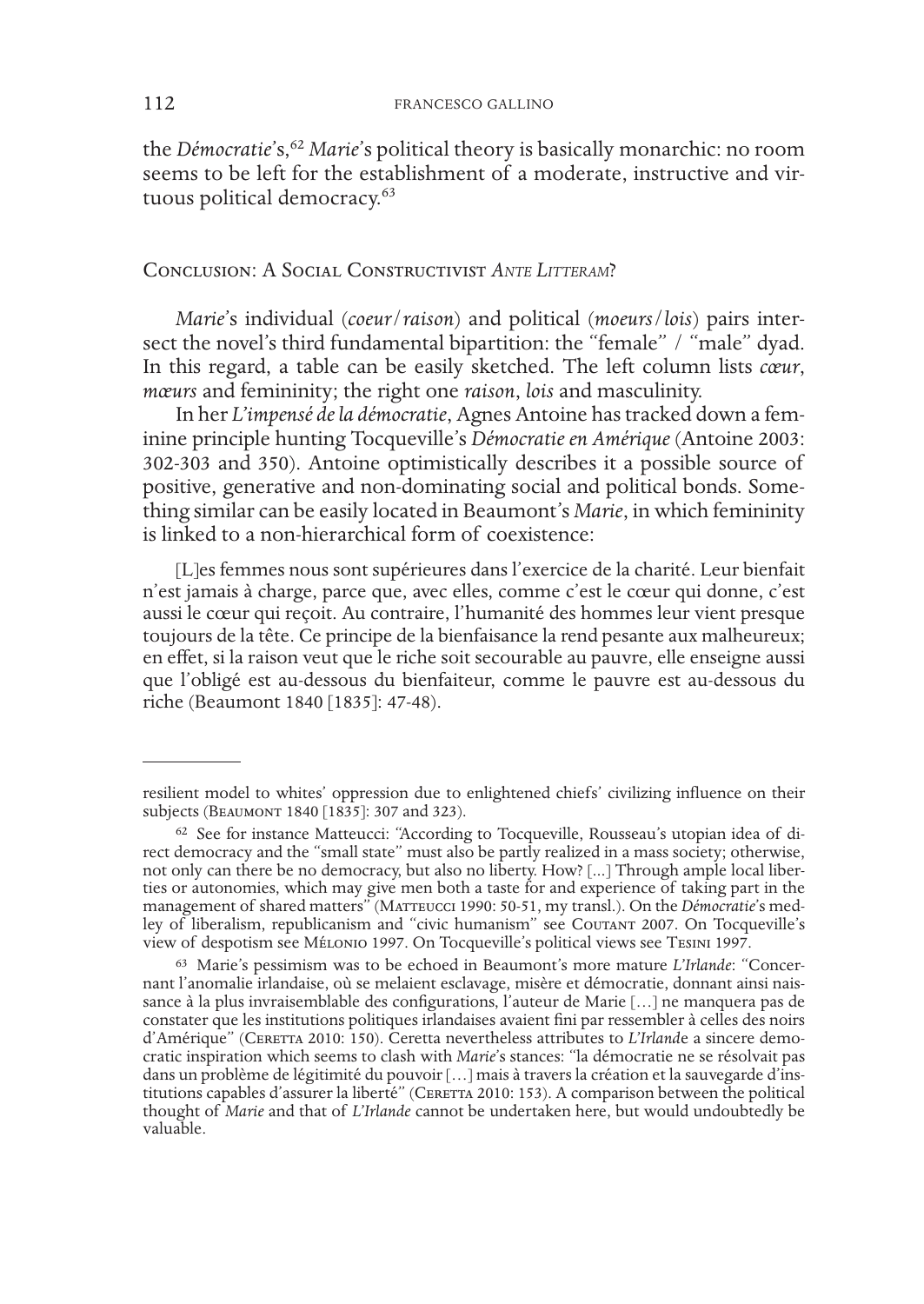Of course, Beaumont's cautious political view does not endorse the prevailing one of a non-hierarchical principle, as Antoine suggests for Tocqueville: Beaumont rather wishes, at best, for a good balance between the two. At any rate, if we move from political theory to gender analysis, *Marie*'s insights get more stimulating. In fact, while naming the two principles after a traditional binary scheme (female = passions, intuition, generosity; male = intellect, power, severity), Beaumont seems to acknowledge the fluidity of their gender distribution in concrete social groups. As focusing on the huge differences between French and American women due to their different education, Beaumont recognizes – albeit unwillingly – the relativity of traditional female/male distinctions:

Cette froideur des sens, cet empire de la tête, *ces habitudes mâles chez les femmes*, peuvent trouver grâce devant la raison; mais elles ne contentent point le cœur (Beaumont 1840 [1835]: 18 (my italics).

The link between education and gender difference is not examined in depth; it is, nevertheless, consistent with *Marie*'s theoretical system, which on many points seems to anticipate the insights of social constructivism. Apart from race belonging (which I have discussed above), this tendency emerges in *Marie*'s remarks on insanity.

In one of the first scenes of the novel, Ludovic secretly follows Marie in her benevolent visit to the "Almshouse", a charity refuge hosting people with mental illnesses. Three of the inmates are described. One is a convicted murderer who has been driven mad by solitary confinement in prison. Another is a young woman whose religious fervor has led her to mental illness. The third is an Afro-American former slave who has paranoid fears engendered by a slave trader, who tortured him before the sale.<sup>64</sup> It can be seen that in all three cases insanity is attributed to social causes, and more precisely to the influence of three oppressive "total institutions": prison, slavery, and religious communities.

Beaumont's acuity in these respects had probably been nourished by his research experience in American prisons. From his and Tocqueville's *Système pénitentiaire*, *Marie* inherits a tendency to attribute a key role to learned habits 65 as embedded in a social context ("le joug de l'habitude, chose si méprisable et si puissante")<sup>66</sup> in affecting both individuals' and peoples' development.

<sup>64</sup> Beaumont 1840 [1835]: 48-49.

<sup>65</sup> See Perrot 1984: 36.

<sup>66</sup> Beaumont 1840 [1835]: 221.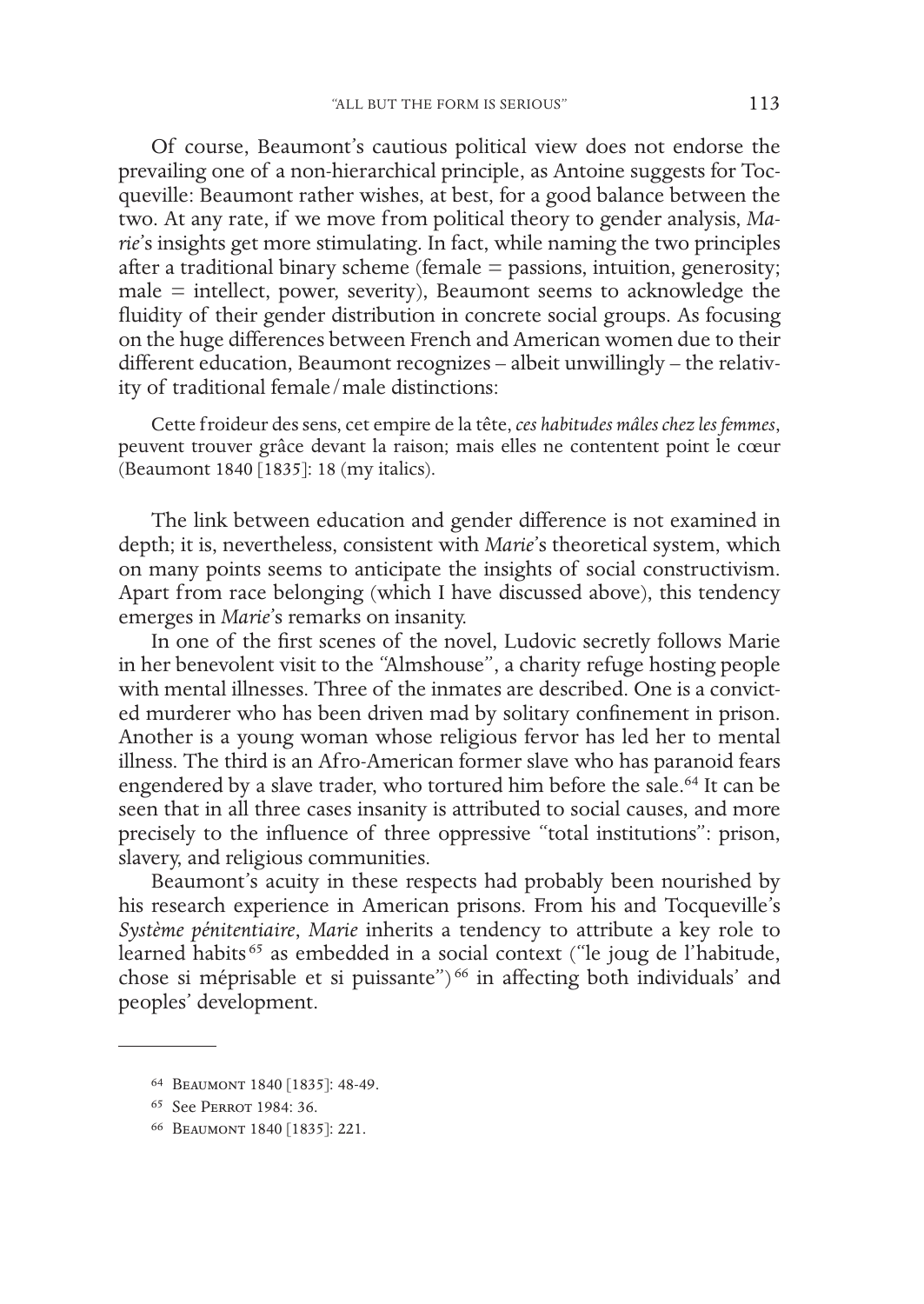And yet, the prison investigation's most vivid legacy can be probably traced on an emotive level.67 Days spent among desperate inmates in Sing Sing, Auburn, Philadelphia and a dozen smaller institutes are reflected in the mixture of empathy, pessimism, rage (and perhaps guilty conscience) that Beaumont shows when faced with the condition of subalterns in U.S. society.

The unique perspectival shift that Beaumont experienced in the U.S. might have helped him – a French aristocrat reluctantly thrown into a democratic age – to develop "a very contemporary tension around the witnessing of evil" (Welch 2010: 216) and consequently an original political thought, marked by a medley of monarchism and social progressivism. In light of this evidence, the "sibling relationship" between Tocqueville's 1835 "*liberalisme d'espèce nouvelle*" and Beaumont's early social and political thought should probably be reconsidered. Rather than being at the same time "frères jumeaux" and "frères ennemis" (Clignet 2001), *Marie* and the first *Démocratie* seem to be best described as dizygotic twins, whose connections and discords alike seem worthy of wider and deeper analysis.

#### **REFERENCES**

- Antoine A. 2003, *L'impensé de la démocratie. Tocqueville la citoyenneté et la religion*, Paris: Fayard.
- BEAUMONT (DE) G. 1840 [1835], Marie ou de l'esclavage aux États-Unis. Tableau de mœurs amé*ricaines*, Paris: Librairie de Charles Gosselin.
- 1866, *Notice* s*ur Alexis de Tocqueville*, in *Œuvres complètes d'Alexis de Tocqueville publiées par Madame de Tocqueville [et Gustave de Beaumont]*, Paris: Michel Lévy Frères.
- 1973, *Lettres d'Amériques 1831-1832*, Paris: Presses Universitaires de France.
- Bégin C. 2015, *Tocqueville et ses amis*, t. 1, *De l'écriture à la politique*, Paris: L'Harmattan.

Benjamin W. 1963 [1928], *Ursprung des deutschen Trauerspiels*, Frankfurt am Main: Suhrkamp.

- Benoît J-L. 2004, *Comprendre Tocqueville*, Paris: Armand Colin.
- CERETTA M. 2010, "L'Irlande de Beaumont entre histoire et politique françaises", The Toc*queville Review / La Revue Tocqueville*, 31 (1): 239-257.
- Chignola S. 2011, "Il 'fait étrange' dell'aristocrazia della pelle. Beaumont, Tocqueville, su libertà e schiavitù", in Ceretta M. and Tesini M. (eds.), *Gustave de Beaumont. La schiavitù, l'Irlanda, la questione sociale nel XIX secolo*, I, Milano: FrancoAngeli.
- Colangelo C. 2008, *Uguaglianza immaginaria. Tocqueville, la specie, la democrazia*, Reggio Calabria: La Città del Sole.
- Coldagelli U. 2005, *Vita di Tocqueville (1805-1859)*, Roma: Donzelli.

Coutant A. 2007, *Une critique républicaine de la démocratie libérale.* De la démocratie en Amérique *d'Alexis de Tocqueville*, Paris: Mare & Martin.

<sup>67</sup> See Beaumont's retrospective account of his and Alexis's encounters with American prisoners: BEAUMONT 1866: 20-21.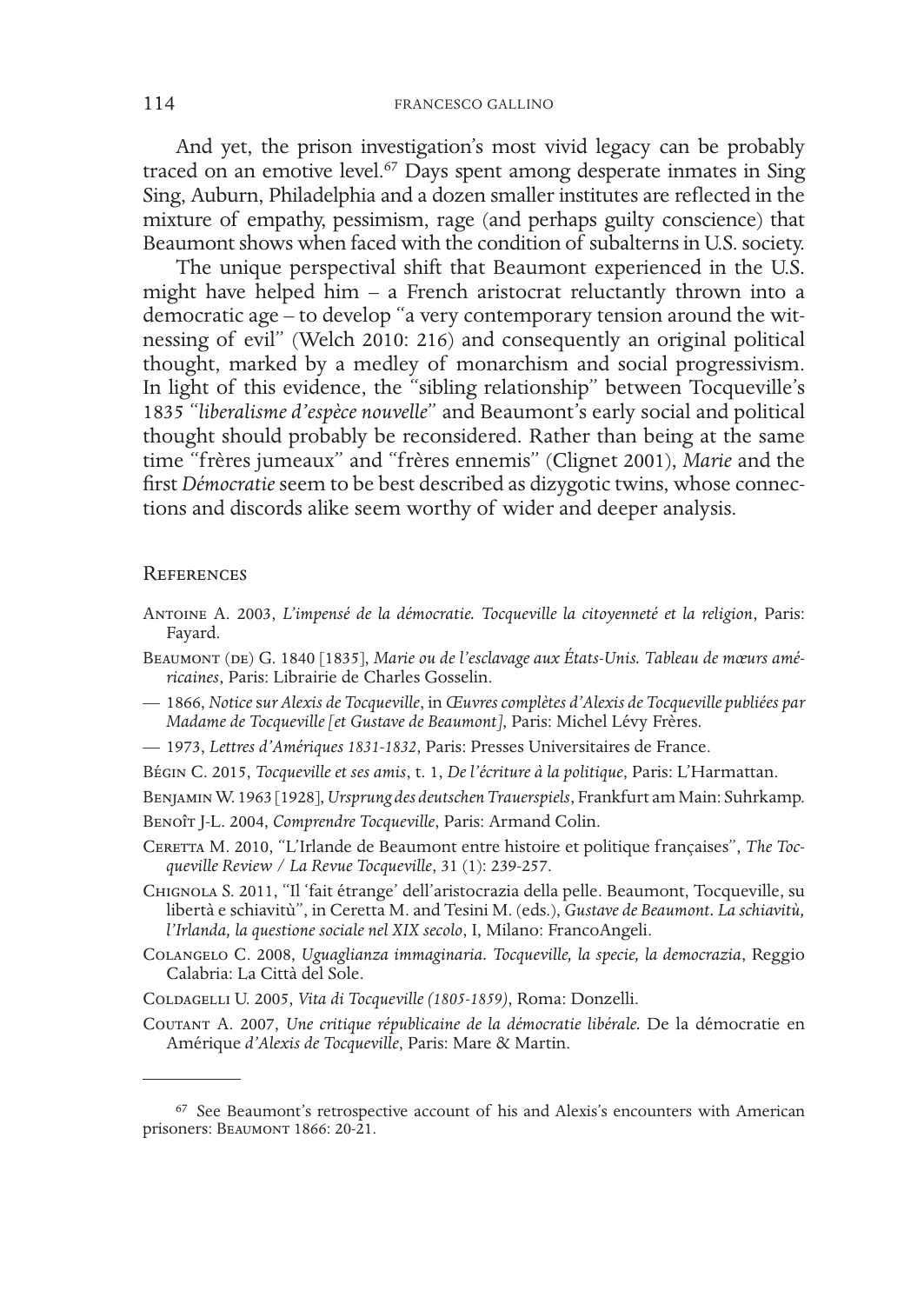- Cossu-Beaumont L. 2014, "Postface", in G. de Beaumont, *Marie ou de l'esclavage aux États-Unis*, Paris: Aux Forges du Vulcain.
- Delpiano P. 2009, *La schiavitù in età moderna*, Roma-Bari: Laterza.
- Diez del Corral L. 1989, *El pensamiento político de Tocqueville: formación intelectual y am- biente histórico*, Madrid: Alianza editorial.
- Drescher S. 1968, "Tocqueville and Beaumont: A Rationale for Collective Study", in *Toc- queville and Beaumont on Social Reform*, New York: Harper & Row.
- Drescher S. 1991, "British Way, French Way: Opinion Building and Revolution in the Se- cond French SlaveEmancipation", *The American Historical Review*, 96 (3): 709-734.
- Foucault M. 2004, *Naissance de la biopolitique. Courguhas au Collège de France 1978-1979*, Paris: Gallimard Seuil.
- Gauchet M. 2006 [1980], "Tocqueville, America, and US: On the Genesis of Democratic Societies", *The Tocqueville Review/La Revue Tocqueville*, 37 (2): 163-231.
- Guha R. 1983, *Elementary Aspects of Peasant Insurgency in Colonial India*, Dehli: Oxford Uni- versity Press.
- Guellec L. 2011, "Marie, romanzo? Le lezioni letterarie di Gustave de Beaumont", in M. Ceretta, M. Tesini (eds.), *Gustave de Beaumont. La schiavitù, l'Irlanda, la questione so- ciale nel XIX secolo*, Milano: FrancoAngeli, 71-84.
- Hess A. 2009, "Gustave de Beaumont: Tocqueville's Darker Shadow?", *Journal of Classical Sociology*, 9: 67-78.
- 2018, *Tocqueville and Beaumont. Aristocratic Liberalism in Democratic Times*, Basingstoke: Palgrave.
- James C.L.R. 1989 [1963], *The Black Jacobins. Toussaint L'Ouverture and the San Domingo Revo- lution*, New York: Vintage Books.
- Janara L. 2004, "Brothers and Others. Tocqueville and Beaumont, U.S. Genealogy, Demo- cracy, and Racism", *Political Theory*, 32 (6): 773-800.
- JARDIN A. 1973, "Introduction", in G. de Beaumont, Lettres d'Amériques 1831-1832, Paris: Presses Universitaires de France.
- 1984, *Alexis de Tocqueville*, Paris: Hachette.
- Jaume L. 2008, *Tocqueville, les sources aristocratiques de la liberté*, Paris: Fayard.
- Jennings L. 2000, *French Anti-Slavery. The Movement for the Abolition of Slavery in France, 1802-1848*, Cambridge: Cambridge University Press.
- Jost J.T., Banaji M.R., and Nosek B.A. 2004,"A Decade of System Justification Theory: Accumulated Evidence on Conscious and Unconscious Bolstering of the Status Quo", *Political Psychology*, 25 (6): 881-919.
- Kohn M. 2002, "The Other America: Tocqueville and Beaumont on Race and Slavery", *Polity*, 35 (2), 169-193.
- Landucci S. 2014 [1972], *I filosofi e i selvaggi*, Torino: Einaudi.
- La Boétie (de) É. 1976 [1548], *Discours de la servitude volontaire*, Paris: Payot.
- LETTERIO D. 2007, "Une révolution inévitable. Tocqueville e l'abolizione della schiavitù nelle colonie francesi (1839-1848)", *Il Pensiero politico*, 29 (3): 401-437.
- Matteucci N. 1990, *Alexis de Tocqueville. Tre esercizi di lettura*, Bologna: il Mulino.
- Mastropaolo A. 2002, "Curare la democrazia con la democrazia: la lezione di Alexis de Tocqueville", in Amorsino S. *et al*. (eds.), *Istituzioni, mercato e democrazia. Liber amicorum per gli ottanta anni di Alberto Predieri*, Torino: Giappichelli.